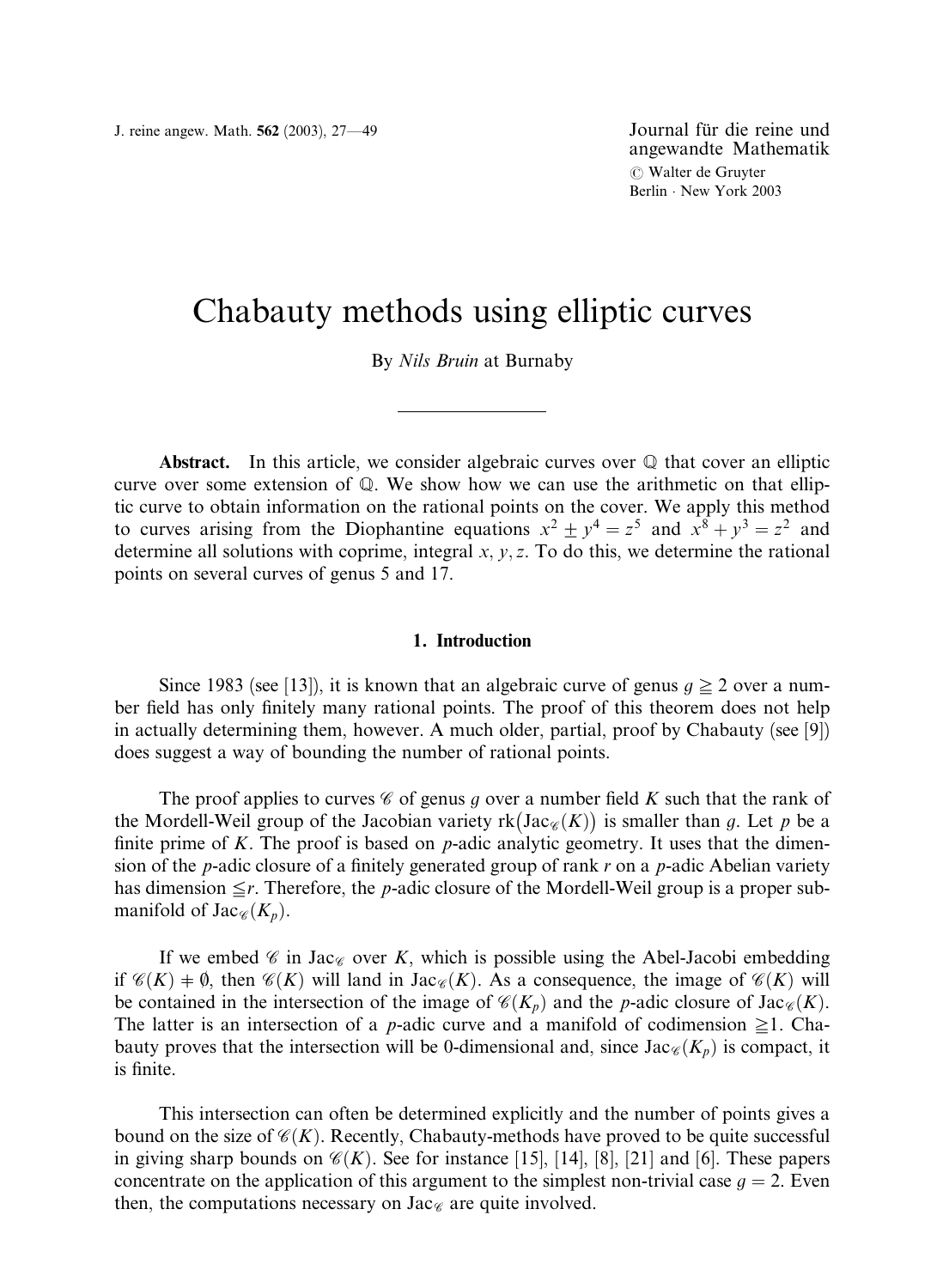The Abelian variety Jac<sub> $\alpha$ </sub> need not be absolutely simple. A part of it might be isogenous to a product of elliptic curves (over an extension of the base field). In [16], it is described how this can be used for curves of genus 2 that cover an elliptic curve over the base field with degree 2. In this article, we describe a general way to take advantage of elliptic factors in  $\text{Jac}_\infty$ .

Let K be a number field. Suppose we have a cover  $\Phi : \mathscr{C} \to \mathbb{P}^1$  over K of genus  $g > 1$ and suppose that there is an elliptic cover  $\varphi : E \to \mathbb{P}^1$  over a finite extension L of K such that  $\Phi$  factors through  $\varphi$ , as depicted in the following diagram:



To determine  $\mathscr{C}(K)$ , we can use the factorisation of covers  $\Phi = \varphi \circ \pi$  in the following way. Suppose that  $P \in \mathcal{C}(K)$ . Then, clearly,  $\pi(P) \in E(L)$  and  $\varphi(\pi(P)) \in \mathbb{P}^1(K)$ . Thus,  $\Phi(\mathcal{C}(K))$ is contained in  $\varphi(E(L)) \cap \mathbb{P}^1(K)$ . We treat the case where  $deg(\varphi) = 2$  in detail.

As an example, we prove the following three theorems, that play a role in the ongoing analysis of the generalised Fermat equation  $x^r + y^s = z^t$ ,  $x, y, z \in \mathbb{Z}$ ,  $gcd(x, y, z) = 1$  (see [6] and [4]).

**Theorem 1.1.** If x, y,  $z \in \mathbb{Z}$  satisfy  $x^2 + y^4 = z^5$  and  $\text{gcd}(x, y, z) = 1$  then  $xyz = 0$ .

**Theorem 1.2.** The only integer, pairwise prime solutions to  $x^2 - y^4 = z^5$  are

$$
(x, y, z) \in \{(\pm 1, 0, 1), (0, \pm 1, -1), (\pm 122, \pm 11, 3), (\pm 7, \pm 3, -2)\}.
$$

**Theorem 1.3.** The only integer, pairwise prime solutions to  $x^8 + y^3 = z^2$  are

$$
(x, y, z) \in \{(\pm 1, 0, \pm 1), (0, 1, \pm 1), (\pm 1, 2, \pm 3), (\pm 43, 96222, \pm 30042907)\}.
$$

In order to reduce these theorems to the problem of finding rational points on algebraic curves, we examine primitive solutions to equations of the form  $F(s, t) = Dy^m$ . This kind of equations was already treated in [11], but we reformulate some of their results more explicitly. These lead to the problem of finding rational points on curves of genus 5 and 17.

# 2. Notation and terminology

For a number field K, we write  $\mathcal{O}_K$  for its ring of integers. If p is a finite prime of K, we write  $K_p$  for the p-adic completion of K and  $\mathcal{O}_p$  for the ring of local integers in  $K_p$ . We write  $v_p : K_p \to \mathbb{Z}$  for the normalised valuation on  $K_p$  (normalised meaning that  $v_p$  is surjective). Let S be a finite set of primes of K containing all infinite primes and let  $L$  be a finite extension on K. If p is a prime of L, then we write  $p \mid S$  if p lies over some prime in S. Otherwise, we write  $p \nmid S$ . Following [19], we write

 $L(S,m) := \{a \in L^* : v_p(a) \text{ mod } m = 0 \text{ for all finite primes } p \nmid S \text{ of } L\}/L^{*m}.$ 

Furthermore, we write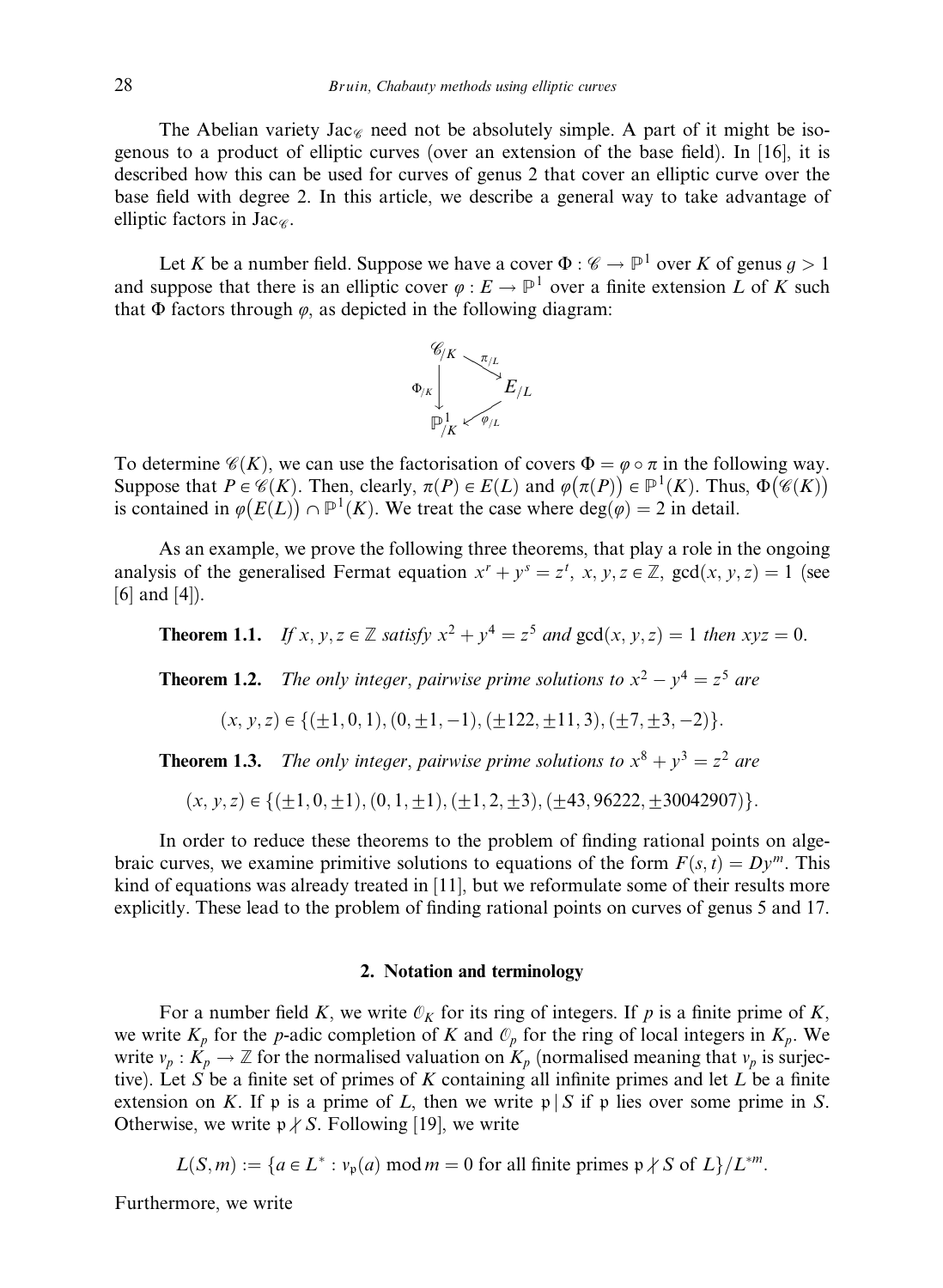$$
\mathcal{O}_{L,S} = \mathcal{O}_S = \{a \in L : v_{\mathfrak{p}}(a) \ge 0 \text{ for all } \mathfrak{p} \nmid S\}.
$$

A tuple  $(x_1, \ldots, x_n) \in (\mathcal{O}_L)^n$  is called S-primitive if  $\min\{v_p(x_i) : i = 1, \ldots, n\} = 0$  for all  $p \nmid S$ . If a tuple is S-primitive for  $S = \emptyset$  then the tuple is called *primitive*. In particular, a tuple  $(x_1, \ldots, x_n) \in \mathbb{Z}^n$  is primitive exactly if  $gcd(x_1, \ldots, x_n) = 1$ .

In this article, we use curve for a smooth, projective, absolutely irreducible algebraic variety of dimension 1. In many cases we will represent them by an affine, singular model.

A cover is a nonconstant map  $\varphi : \mathscr{D} \to \mathscr{C}$  between curves. Following algebraic geometric customs and contrary to topological convention, a cover can be ramified. For brevity, we will often refer to  $\mathscr D$  as a cover of  $\mathscr C$ , and write  $\mathscr D/\mathscr C$  if the map  $\varphi$  is obvious. We say two covers  $\varphi_1 : \mathcal{D}_1 \to \mathcal{C}$  and  $\varphi_2 : \mathcal{D}_2 \to \mathcal{C}$ , defined over a field K, are *isomorphic*, if there is an isomorphism of curves  $\psi : \mathcal{D}_1 \to \mathcal{D}_2$  over K such that  $\varphi_1 = \varphi_2 \circ \psi$ .

We write Aut<sub>K</sub>( $\mathscr{C}$ ) for the group of automorphisms of  $\mathscr{C}$  over K. If  $\overline{K}$  is an algebraic closure of the field of definition of  $\mathscr{C}$ , we write Aut $(\mathscr{C}) =$ Aut $_{\overline{\mathcal{K}}}(\mathscr{C})$ . Similarly, we write Aut<sub>K</sub> $(\mathcal{D}/\mathcal{C})$  and Aut $(\mathcal{D}/\mathcal{C})$  for the automorphisms of  $\mathcal D$  as a cover of  $\mathcal C$ . We say a cover is Galois if  $\#\text{Aut}(\mathcal{D}/\mathcal{C})=\deg(\mathcal{D}/\mathcal{C})$ . We write the action of Aut $(\mathcal{D})$  on  $\mathcal D$  as a left action. If  $H \subset \text{Aut}(\mathscr{D})$  is a finite subgroup of automorphisms, we write  $H \setminus \mathscr{D} \to H \setminus \mathscr{D}$  for the cover obtained by considering the curve that represents the orbits of  $\mathcal D$  under H.

Due to the nature of the elliptic curves we encounter in this paper, we allow for an extra coefficient in Weierstrass-form:

$$
E: \gamma Y^2 = X^3 + a_2 X^2 + a_4 X + a_6.
$$

If E is defined over some number field K, then often we insist that  $\gamma$ ,  $a_2$ ,  $a_4$ ,  $a_6 \in \mathbb{O}_K$ . Given a finite prime p of  $\mathcal{O}_K$ , we consider the naive reduction E mod p, where we simply reduce the coefficients modulo p. We say the model of  $E$  has good reduction at p if this reduced model defines an elliptic curve over  $\mathcal{O}/p$ . It is straightforward that if  $\gamma$ , 2, disc( $X^3 + a_2X^2 + a_4X + a_6$ )  $\in \mathcal{O}_p^*$ , then the model E has good reduction at p. In that case, we write  $E^{(1)}(K_{\mathfrak{p}})$  for the kernel of  $E(K_{\mathfrak{p}}) \to (E \mod \mathfrak{p})(\mathcal{O}/\mathfrak{p}).$ 

It follows from [19], Chapter IV, that if  $v_p(p) < p-1$ , where p is the characteristic of  $O/p$ , then the *formal logarithm* induces a group isomorphism,

$$
Log_{\mathfrak{p}}: E^{(1)}(K_{\mathfrak{p}}) \to \mathfrak{p} \mathcal{O}_{\mathfrak{p}}.
$$

We write  $Exp_p$  for its inverse. Furthermore, this map can be normalised such that the induced homomorphism  $E^{(1)}(K_p) \to \mathcal{O}/p^2$  coincides with the induced map from the function  $Z = Y/X$ .

Let K be a ring and let  $F, G \in K[X, Y]$  be homogeneous polynomials. We write res $(F, G)$  for the resultant of F and G as forms. If  $F(X, 0)$  and  $G(X, 0)$  are non-zero, then this is just equal to the resultant of  $F(X, 1)$  and  $G(X, 1)$  as polynomials.

## 3. A motivating problem

**3.1. Generalised Fermat equations.** In [11] and [2], the generalised Fermat equation

$$
Ax^r + By^s = Cz^t
$$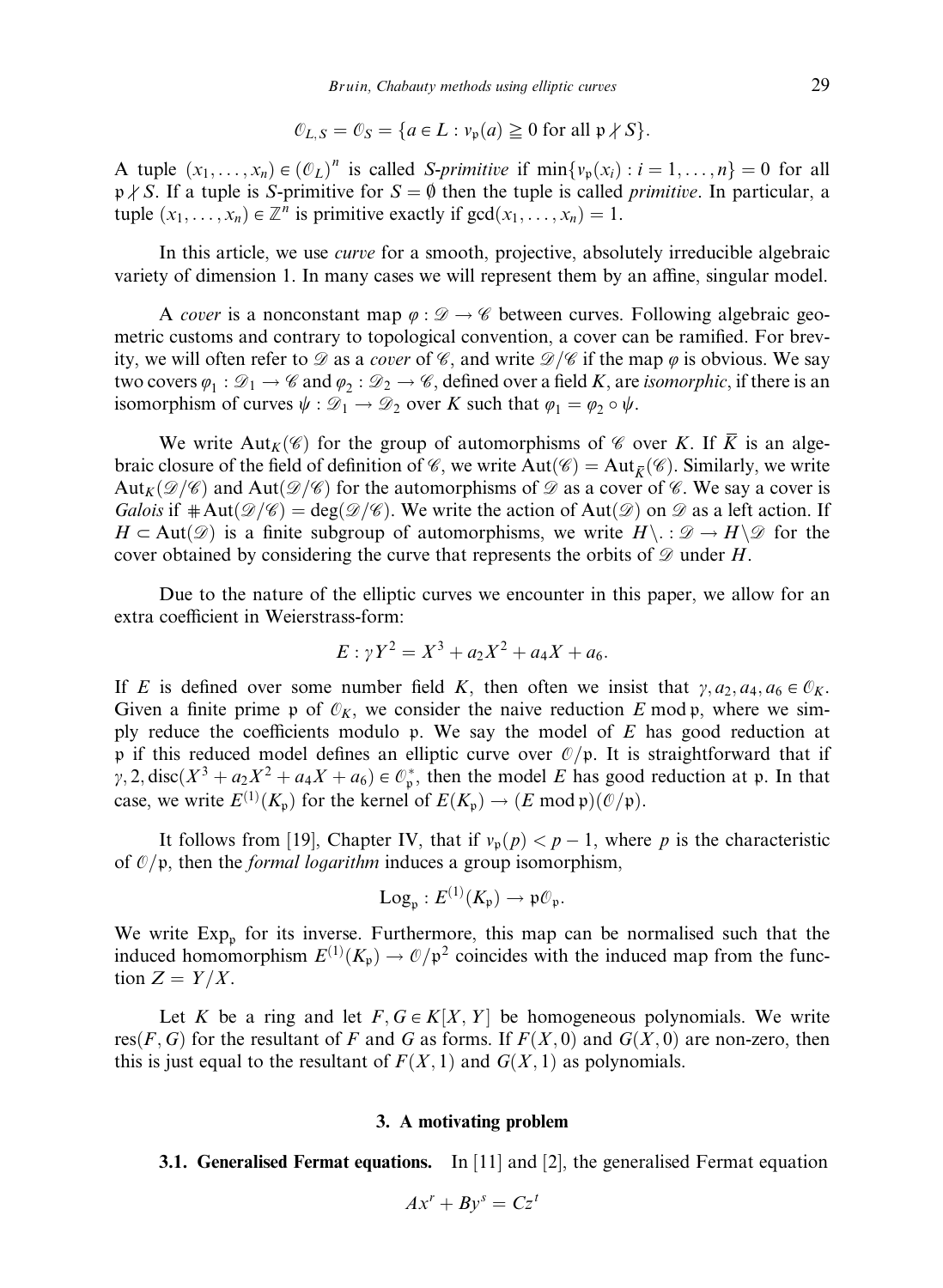is considered. All the variables  $A, B, C, x, y, z, r, s, t$  are considered unknown integers, with A, B, C non-zero and r, s, t positive. We are mainly interested in solutions such that  $(x, y, z)$ is primitive or, more generally, for a finite set of primes S, such that  $(x, y, z)$  is S-primitive.

If we fix  $A, B, C \in \mathbb{Z}_{>0}$  and  $r, s, t \in \mathbb{Z}_{\geq 2}$ , and  $x, y, z \in \mathbb{Z}$  and then [11] shows that if  $1/r + 1/s + 1/t < 1$ , we have only finitely many primitive solutions. Furthermore, the ABC-conjecture would imply only finitely many solutions  $x, y, z$  if  $r, s, t$  are allowed to vary while still under the condition  $1/r + 1/s + 1/t < 1$  (see [20]). In particular, taking  $A = B = C = 1$ , one would expect only finitely many primitive solutions x, y, z to

$$
x^r + y^s = z^t, \quad \frac{1}{r} + \frac{1}{s} + \frac{1}{t} < 1.
$$

Amazingly, the above equation has some quite large solutions (see [2]). However, apart from  $2^3 + 1^s = 3^2$ , the only exponent triples r, s, t for which primitive solutions with  $xyz \neq 0$  are known, are

$$
\{2,3,7\}, \{2,3,8\}, \{2,3,9\}, \{2,4,5\}.
$$

In [6], all primitive solutions to  $x^2 + y^8 = z^3$  are determined, or rather, it is shown that the previously known solutions are the only ones. In the present article, we do the same for the equations  $x^2 + y^3 = z^8$  and  $x^2 \pm y^4 = z^5$ . We determine a finite set of curves such that the rational points on those curves correspond to a set of solutions that contains all primitive solutions. Then we determine the rational points on each of these curves.

3.2. Parametrisation of  $F(x, y) = Dz^m$ . In this section we show how the following lemma leads to an effective and practical way to find the parametrising curves for the Sprimitive solutions of a weighted homogeneous equation of the form  $F(x, y) = Dz^m$  (where F is a square free homogeneous polynomial of degree  $n \geq 2$ ) over a number field K.

**Lemma 3.1.** Let K be a number field, let  $F, G \in \mathcal{O}_K[X, Y]$  be coprime homogeneous polynomials,  $m \in \mathbb{Z}_{>0}$  and  $D \in \mathcal{O}_K$ . Suppose that S is a set of primes such that resus porynomalis,  $m \in \mathbb{Z}_{\geq 0}$  and  $D \subset \mathfrak{c}_K$ . Suppose that S is a set of prime.<br>res $(F(X, Y), G(X, Y)), D \in \mathcal{C}_S^*$ . If  $x, y, z \in K$  with  $(x, y, z)$  S-primitive such that

$$
F(x, y)G(x, y) = Dz^m,
$$

then there are  $z_1, z_2 \in K$ , with  $(z_1, z_2)$  S-primitive and  $\delta_1, \delta_2 \in K(S,m)$  with  $\delta_1 \delta_2/D \in (K^*)^m$ such that

$$
F(x, y) = \delta_1 z_1^m,
$$
  
\n
$$
G(x, y) = \delta_2 z_2^m,
$$
  
\n
$$
z = \sqrt[m]{\frac{\delta_1 \delta_2}{D}} z_1 z_2.
$$

*Proof.* Let p be a prime of K outside S. Note that since  $F$  and  $G$  have integral coefficients and  $D \in \mathcal{O}_p^*$ , we have that  $mv_p(z) = v_p(F(x, y)G(x, y)/D) \ge \min(v_p(x), v_p(y)).$ Therefore  $(x, y)$  is S-primitive as well. So,  $(x, y)$  mod  $p \neq (0, 0)$ . Since

$$
res(F(X, Y), G(X, Y)) \bmod \mathfrak{p} \neq 0,
$$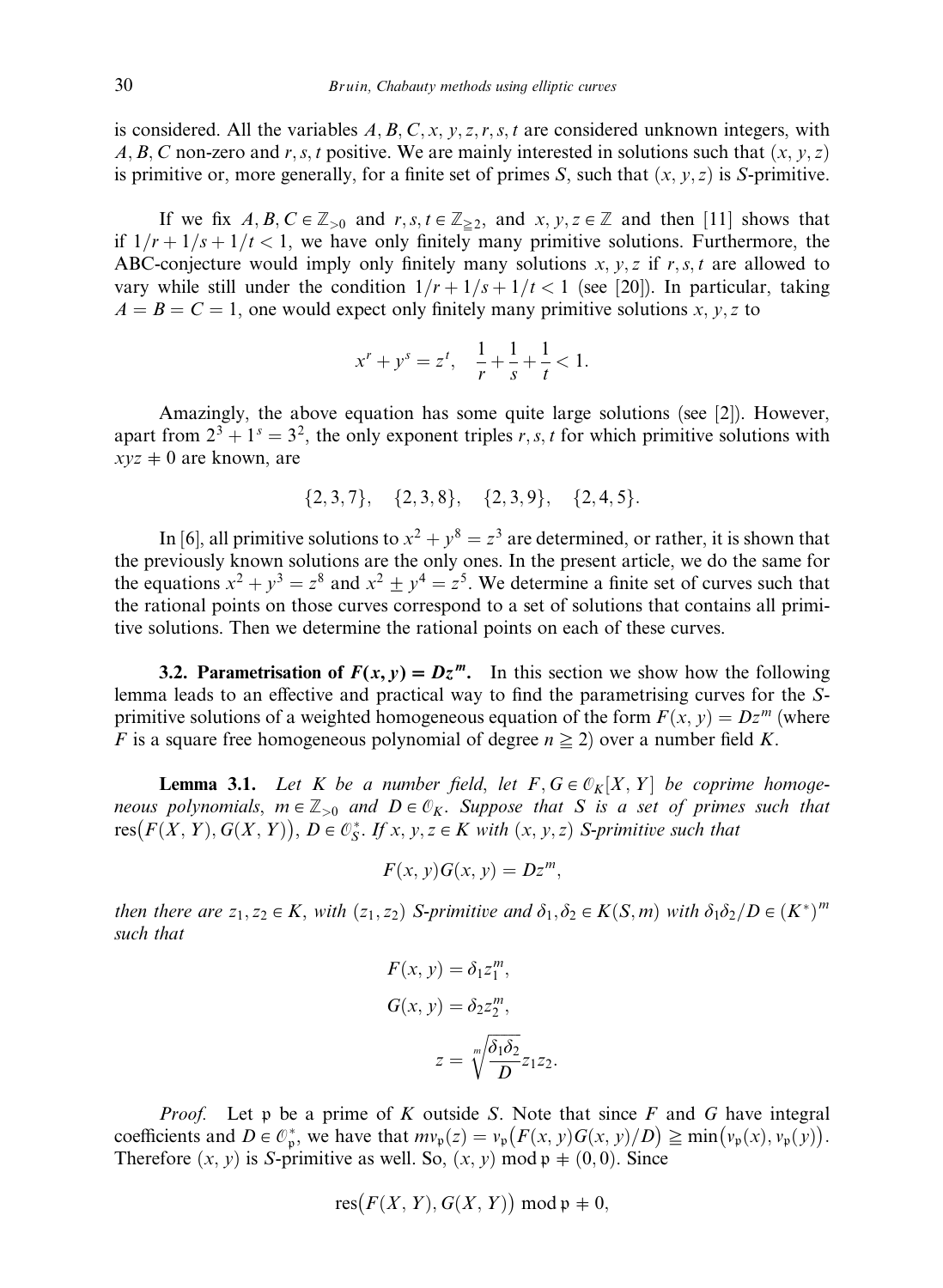it follows that  $v_{\mathfrak{p}}(F(x, y)) = 0$  or  $v_{\mathfrak{p}}(G(x, y)) = 0$ . By homogeneity, we have

$$
mv_{\mathfrak{p}}(z) = v_{\mathfrak{p}}(Dz^m) = v_{\mathfrak{p}}(F(x, y)G(x, y)) = v_{\mathfrak{p}}(F(x, y)) + v_{\mathfrak{p}}(G(x, y)),
$$

we see that  $v_{\mathfrak{p}}(F(x, y)), v_{\mathfrak{p}}(G(x, y)) \in m\mathbb{Z}$  for all  $\mathfrak{p} \nmid S$ .  $\Box$ 

Let K be a number field and let  $F(X, Y) \in \mathcal{O}_K[X, Y]$  and  $D \in \mathcal{O}_K$ . Let S be a set of primes such that disc( $F(X, Y)$ ),  $D \in \mathcal{O}_S^*$ . For ease of exposition, we assume that F is monic in  $X$ . Using an appropriate change of variables, one can always obtain this form. Let L be a splitting field of  $F(X, 1)$  over K. We have  $\alpha_1, \ldots, \alpha_n \in L$  such that  $F(X, Y) = \prod_{i=1}^{n} (X - \alpha_i Y)$ . Note that  $\sigma \in \text{Gal}(L/K)$  acts as a permutation on the  $\alpha_i$  and we use this to fix  $Gal(L/K) \hookrightarrow S_n$ . We write  ${}^{\sigma}\alpha_i = \alpha_{\sigma(i)}$ . Suppose that x, y, z is an S-primitive solution in K. Lemma 3.1 gives that we have  $\delta_1, \ldots, \delta_n \in L(S,m)$  with  $(\delta_1 \cdots \delta_n)/D \in (K^*)^m$ and S-primitive  $(z_1, \ldots, z_n) \in L^n$  such that

$$
x - \alpha_i y = \delta_i z_i^m,
$$
  

$$
z = \sqrt[m]{\frac{\delta_1 \cdots \delta_n}{D}} z_1 \cdots z_n.
$$

Since  $x, y \in K$ , we can assume, without loss of generality, that  $\sigma \delta_i = \delta_{\sigma(i)}$  and  $\sigma z_i = z_{\sigma(i)}$  for  $\sigma \in \text{Gal}(L/K)$ . If F is irreducible over K then  $\text{Gal}(L/K)$  acts transitively on the  $\alpha_i$  and  $\delta_1$ determines all  $\delta_i$ . See Lemma 3.3 for details.

If we eliminate x and y from these equations, then we see that  $(z_1, \ldots, z_n)$  must be a zero of the ideal

$$
I_{\delta} := \{(\alpha_i - \alpha_j)(\delta_k Z_k^m - \delta_l Z_l^m) - (\alpha_k - \alpha_l)(\delta_i Z_i^m - \delta_j Z_j^m)\}_{i,j,k,l}
$$

such that its image under  $\Phi_{\delta} : (Z_1, \ldots, Z_n) \mapsto (\alpha_j \delta_i Z_i^m - \alpha_i \delta_j Z_j^m) / (\delta_i Z_i^m - \delta_j Z_j^m)$  is Krational (corresponding to  $x/y$ ), where the definition of  $\Phi_{\delta}$  is independent of the actual choice of i, j because of the relations generating  $I_{\delta}$ . Also note that the zero-locus of  $I_{\delta}$  does not intersect any  $Z_i = Z_j = 0$ , since the  $\alpha_i$  are distinct.

We claim that the model  $\mathcal{C}_{\delta}$  described by  $I_{\delta}$  is a smooth projective model of a curve over L in the  $\mathbb{P}^{n-1}$ . For  $n = 2$  we have nothing to prove, since  $I_{\delta} = 0$ , so  $\mathscr{C}_{\delta} = \mathbb{P}^{1}$ , which is smooth. Otherwise, we have that, away from  $Z_i = Z_k = 0$ ,

$$
d\left(\frac{Z_i}{Z_k}\right) = \frac{(\alpha_k - \alpha_i)\delta_j}{(\alpha_k - \alpha_j)\delta_i} \frac{mZ_j^{m-1}}{mZ_i^{m-1}}d\left(\frac{Z_j}{Z_k}\right),
$$

so  $Z_i/Z_k$  can be used as a uniformiser there.

Let  $\zeta$  be a primitive *m*-th root of unity. The variety  $\mathcal{C}_{\delta}$  has several automorphisms. Consider  $\tau_i : \mathbb{P}^{n-1} \mapsto \mathbb{P}^{n-1}$  defined by  $Z_i \mapsto \zeta Z_i$ . Note that  $\tau_n = (\tau_1 \circ \cdots \circ \tau_{n-1})^{-1}$ . It is straightforward to check that  $\Phi_{\delta} : \mathscr{C}_{\delta} \to \mathbb{P}^1$  is finite of degree  $m^{n-1}$  and Galois with  $Aut(\mathscr{C}_{\delta}/\mathbb{P}^{1}) = \langle \tau_{1}, \ldots, \tau_{n} \rangle.$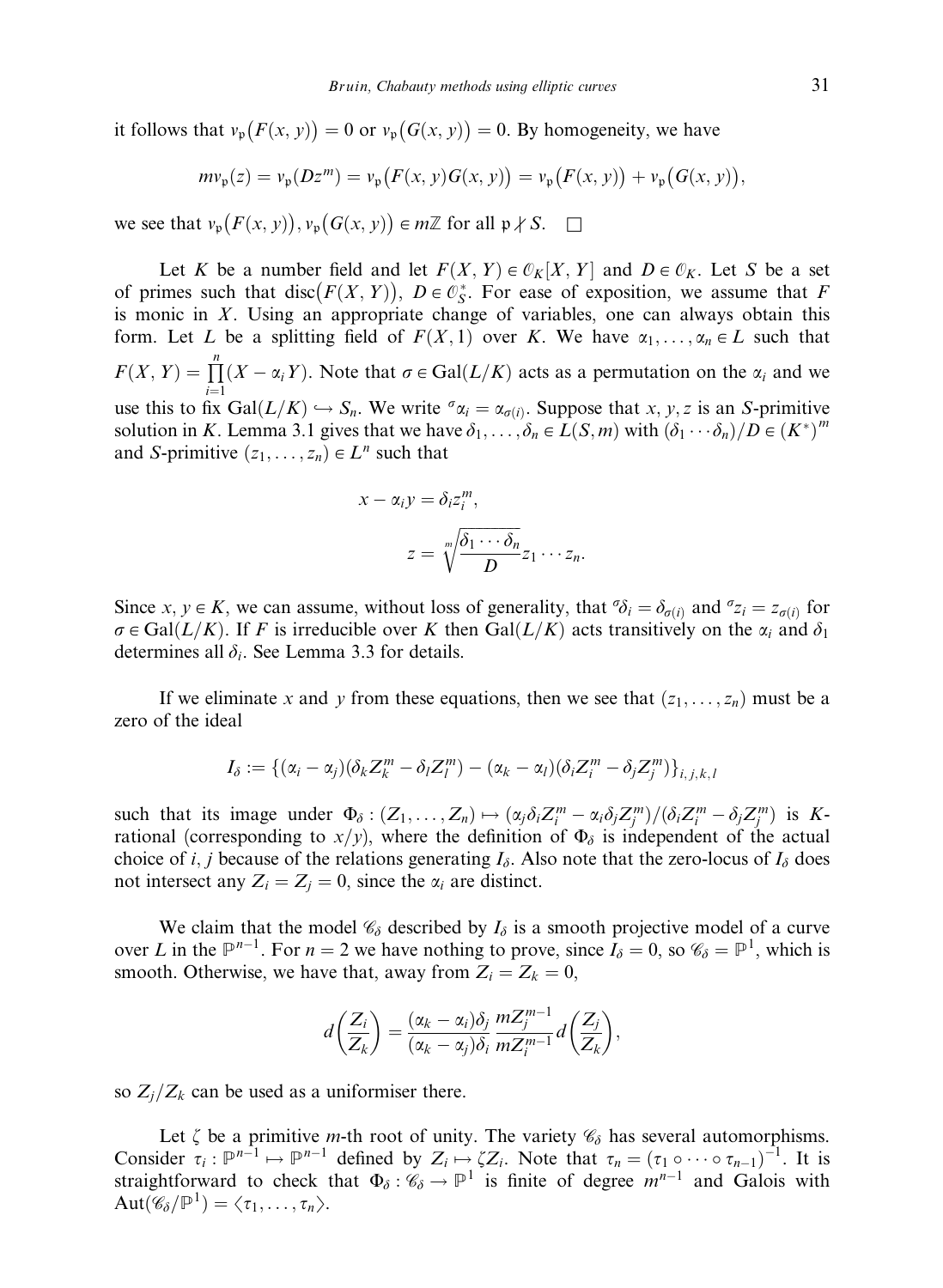To conclude that  $\mathcal{C}_{\delta}$  is actually geometrically irreducible, we consider the following argument. Since  $\mathcal{C}_{\delta}$  is smooth, it is a disjoint union of components. Each  $\tau_i$  has a fixed point, so the component containing that point is mapped to itself by  $\tau_i$ . Since  $\mathcal{C}_{\delta}$  is a Galois cover of the (connected) projective line, we have that the Abelian Galois group  $\langle \tau_1, \ldots, \tau_n \rangle$ acts transitively on the set of components of  $\mathcal{C}_{\delta}$ . Consequently, the  $\tau_i$  act as the trivial permutation on the components, so there is only one.

To see that  $\mathcal{C}_{\delta}$  can in fact be defined over K, we twist the action of Gal $(L/K)$  on  $L[Z_1,\ldots,Z_n]$ . For  $\sigma \in \text{Gal}(L/K)$ , we define  ${}^{\sigma}Z_i = Z_{\sigma(i)}$ . Under this action,  $L[Z_1,\ldots,Z_n]$  is a Gal $(L/K)$ -module and  $I_\delta \subset L[Z_1, \ldots, Z_n]$  and  $\Psi_\delta$  are invariant. This shows that  $\mathcal{C}_\delta/\mathbb{P}^1$  is in fact a model of a cover over K. Furthermore,  $\mathcal{C}_{\delta}$  has good reduction at primes outside  $S \cup \{p | m\}.$ 

We can now calculate the genus of  $\mathcal{C}_{\delta}$  using Riemann-Hurwitz (see [19], Theorem II.5.9). Note that  $\#\Phi_{\delta}^{-1}(\{a\}) = m^{n-1}$  if  $a \notin \{\alpha_1, \dots, \alpha_n\}$  and  $\#\Phi_{\delta}^{-1}(\{\alpha_i\}) = m^{n-2}$ . As a consequence,  $\Sigma$  $P \in \mathscr{C}(K)$ ePðFdÞ 1 - ¼ nm<sup>n</sup><sup>2</sup>ðm 1Þ. Since genusðP<sup>1</sup> Þ ¼ 0 we get

$$
genus(\mathscr{C}_\delta)=1+m^{n-2}\bigg(\frac{1}{2}n(m-1)-m\bigg).
$$

Now suppose that x, y, z is an S-primitive K-rational solution to  $F(x, y) = Dz^m$ and that  $a = x/y$  (if  $y = 0$ , then a is the point  $\infty \in \mathbb{P}^1(K)$ ). Suppose  $P \in \Phi_{\delta}^{-1}(\{a\})$ . If  $\sigma \in \text{Gal}(\overline{K}/K)$  then  $\sigma \Phi_{\delta}(P) = \sigma a = a$ . Since  $\sigma \Phi_{\delta} = \Phi_{\delta}$ , it follows that there is a  $\tau_{\sigma} \in \text{Gal}(\mathscr{C}/\mathbb{P}^1)$  such that  ${}^{\sigma}P = \tau_{\sigma}(P)$ . It is easy to check that  $\xi_P : \sigma \mapsto \tau_{\sigma}$  is a cocycle. By [19], Theorem X.2.2, there is a curve  $C_P$  over K and an isomorphism  $\psi : \mathscr{C}_P \to \mathscr{C}_\delta$  (not necessarily over K) such that  $\xi_P = (\sigma \mapsto \sigma \psi \psi^{-1})$ . Since

$$
{}^{\sigma}(\psi^{-1}(P))={}^{\sigma}\psi^{-1}(\tau_{\sigma}(P))={}^{\sigma}\psi^{-1}{}^{\sigma}\psi\psi^{-1}(P)=\psi^{-1}(P),
$$

we see that  $\psi^{-1}(P) \in \mathscr{C}_P(K)$ . Furthermore, since  $\Phi_\delta$  is  $\tau$ -invariant,  $\Phi_P := \Phi_\delta \circ \psi^{-1} : \mathscr{C}_P \to \mathbb{P}^1$ is a cover over K and  $a \in \Phi_P(\mathscr{C}_P(K))$ . We see that the  $\mathscr{C}_P$  form a parametrising set of curves for the S-primitive solutions. (Note that the  $\mathcal{C}_{\delta}$  themselves are twists of each other.) To see that we only need a finite number of  $\mathcal{C}_P$ , we need that  $\mathcal{C}_P$  has again good reduction outside  $S$  and that the number of twists with this property is finite. This follows from [19], Lemma X.4.3. Alternatively, finiteness follows from Lemma 3.1 together with Lemma 3.3. Summarising:

**Theorem 3.2.** Let 
$$
K
$$
,  $F(x, y) = Dz^m$  and  $S$  be as above. Then there is a finite number  
of Galois-covers  $\Phi_P : \mathcal{C}_P \to \mathbb{P}^1$  over  $K$  with  $Gal(\mathcal{C}_P/\mathbb{P}^1) \cong (\mathbb{Z}/m\mathbb{Z})^{n-1}$ , where  $\mathcal{C}_P$  is of genus  
 $1 + m^{n-2} \left(\frac{1}{2}n(m-1) - m\right)$  and has good reduction outside  $S \cup \{\mathfrak{p} : \mathfrak{p} | m\}$  such that  

$$
\bigcup_{\mathcal{C}_P} \Phi_P(\mathcal{C}_P(K)) = \{(x : y) \in \mathbb{P}^1(K) | \exists z \in K : F(x, y) = Dz^m \text{ and } (x, y, z) \text{ S-primitive}\}.
$$

The  $\mathscr{C}_P$  are all birationally equivalent over  $\overline{K}$  and the  $\Phi_P$  are ramified exactly above the points  $(x : y)$  for which  $F(x, y) = 0$ .

While the model  $\mathcal{C}_{\delta}$  is well suited to analyse the underlying geometry of the problem, it is not very useful for explicitly determining a set of curves. This is partly because the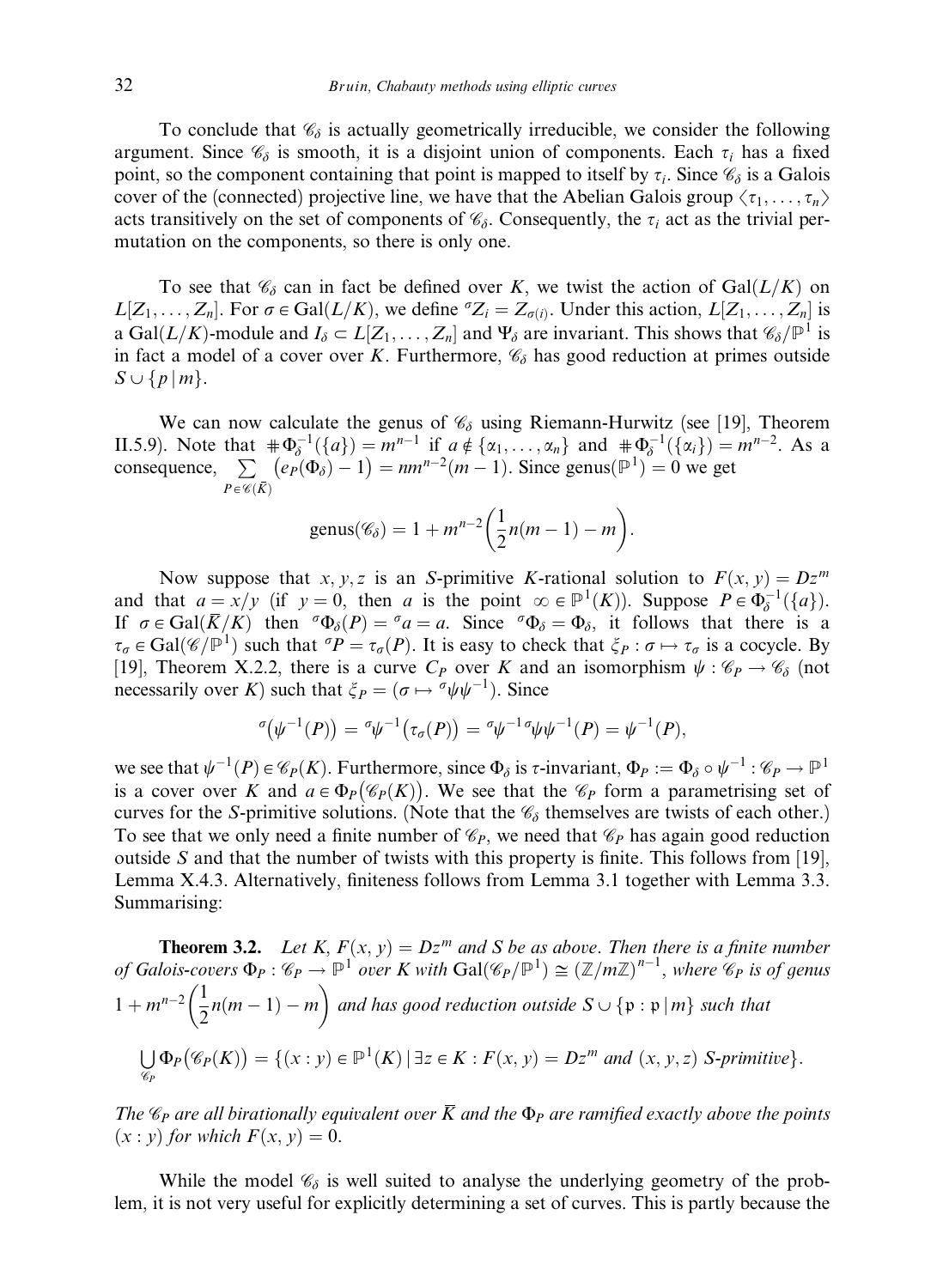model itself is a priori given over L and that we conclude that  $\mathcal{C}_{\delta}$  is defined over K by Galois invariance. Furthermore, while by the correspondence proved in [19], Theorem X.2.2, determining the appropriate twists is effective, it is not a very practical procedure. We can do better.

First, note that if  $F = F_1F_2$  with  $F_1, F_2 \in \mathcal{O}_K[X, Y]$  then we can apply Lemma 3.1 to obtain a finite number of systems of equations over  $\mathcal{O}_K$  of the form

$$
\begin{cases} F_1(x, y) = \delta z_1^m, \\ F_2(x, y) = D\delta^{m-1} z_2^m. \end{cases}
$$

Therefore, it is enough to deal with the case that F is irreducible over K. Let  $\alpha$  be a root of  $F(X, 1)$  and let  $L = K(\alpha)$ . Then, applying Lemma 3.1 over L we see that for an S-primitive solution x, y, z there exists a  $\delta \in L(S,m)$  and  $a_0, \ldots, a_{n-1} \in K$  such that

$$
x - \alpha y = \delta(a_0 + a_1\alpha + \dots + a_{n-1}\alpha^{n-1})^m,
$$
  

$$
z = \sqrt[m]{\frac{N_{L/K}(\delta)}{D}} N_{L/K} \left(\sum_{i=0}^{n-1} a_i\alpha^i\right).
$$

We have unique forms  $b_{\delta,i} \in K[X_0, \ldots, X_{n-1}]$ , homogeneous of degree m, such that

$$
\sum_{i=0}^{n-1} b_{\delta,i}(a_0,\ldots,a_{n-1})\alpha^i = \delta(a_0 + a_1\alpha + \cdots + a_{n-1}\alpha^{n-1})^m.
$$

Consequently,  $(x : y) = (b_{\delta,0}(a_0, \ldots, a_{n-1}) : -b_{\delta,1}(a_0, \ldots, a_{n-1}))$  and  $b_{\delta,i}(a_0, \ldots, a_{n-1})$ should vanish for  $i = 2, \ldots, n - 1$ . This gives us

**Lemma 3.3.** Let  $K, F, D$  and  $S$  be as above. Suppose that  $F$  is irreducible over  $K$ , that  $\alpha$  is a root of  $F(X, 1)$  and that  $L = K(\alpha)$ . Suppose that  $x, y, z \in K$  are S-primitive and satisfy  $F(x, y) = Dz^m$ . Then there are  $a_0, \ldots, a_{n-1} \in K$  and  $\delta \in L(S,m)$  with  $N_{L/K}(\delta)/D \in (K^*)^m$ such that for the  $b_{\delta,i}$  as defined above, we have

$$
(x:y) = (b_{\delta,0}(a_0,\ldots,a_{n-1}): -b_{\delta,1}(a_0,\ldots,a_{n-1})),
$$
  

$$
b_{\delta,i}(a_0,\ldots,a_{n-1}) = 0 \text{ for } i = 2,\ldots,n-1.
$$

This shows that for irreducible F, models of the  $\mathcal{C}_P$  mentioned in Theorem 3.2 are given by ideals of the form

$$
I_P = (b_{\delta,2}(X_0,\ldots,X_{n-1}),\ldots,b_{\delta,n-1}(X_0,\ldots,X_{n-1}))
$$

for appropriate values of  $\delta \in L(S,m)$  and that  $\Phi_P$  takes the form

$$
(b_{\delta,0}(X_0,\ldots,X_{n-1}):-b_{\delta,1}(X_0,\ldots,X_{n-1})).
$$

These models have the advantage of being completely explicit, over  $K$ , and efficiently computable.

3.3. Elliptic subcovers for  $F(x, y) = Dz^2$ . Consider the situation of Section 3.2 with  $m = 2$ . In principle, Theorem 3.2 guarantees that primitive solutions of the equation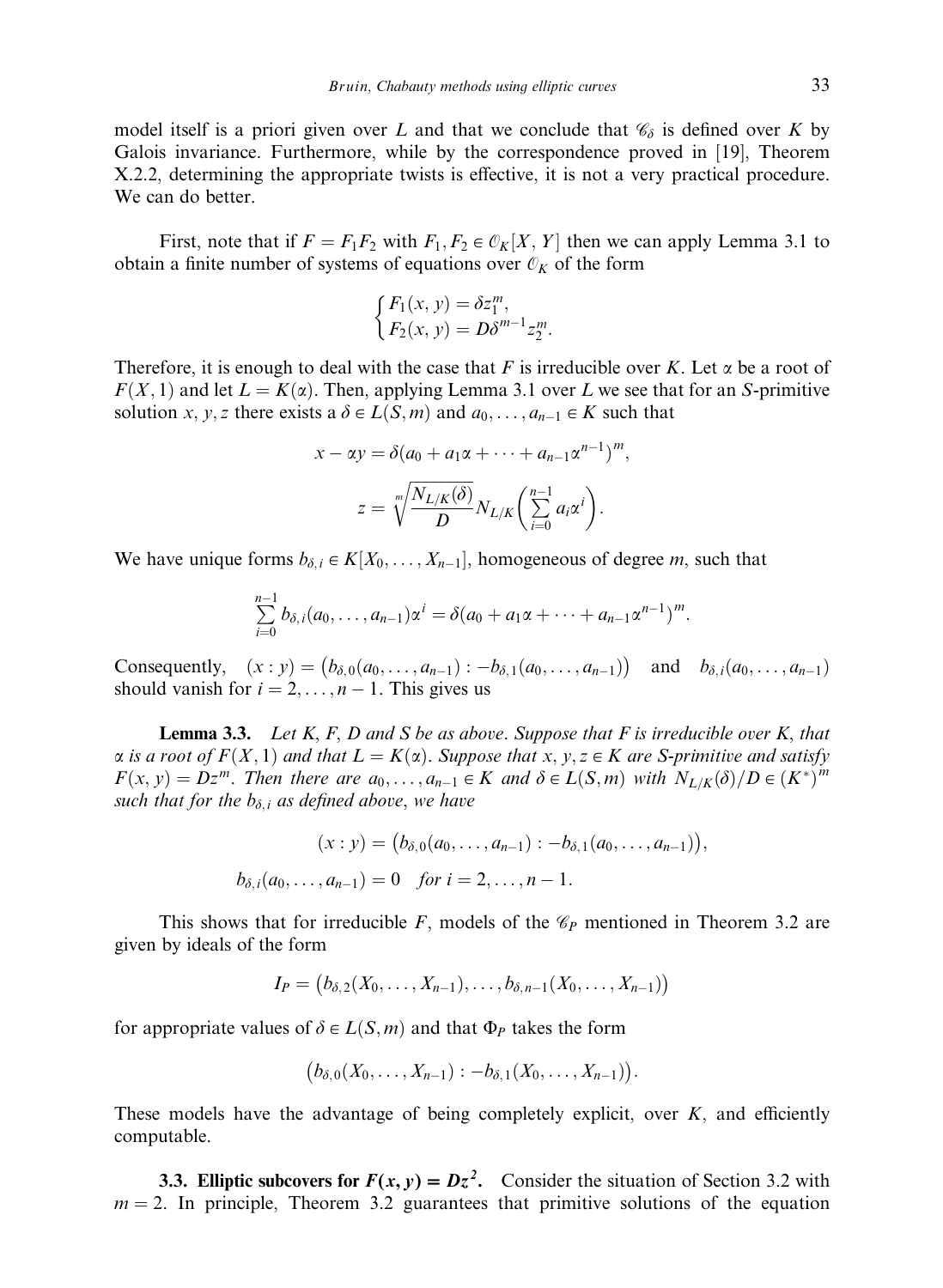$F(x, y) = Dz<sup>2</sup>$  over a number field K are parametrised by a finite number of curves  $\mathscr{C}_P$  over K. If the genus of those curves is  $>1$ , in which case deg(F)  $\geq 5$ , then it may be possible to determine  $\mathcal{C}_P(K)$  for each of these using an effective Chabauty-method. Since the genus of  $\mathscr{C}_P$  may be quite high, this would involve computations on high dimensional Abelian varieties. We follow another approach.

We use the notation of Section 3.2 and we will put  $n = 2$  and write  $\Phi = \Phi_P$ . Recall that  $\Phi$  is Galois with Galois group  $\langle \tau_1, \ldots, \tau_n \rangle$ . Furthermore, note that  $H := \langle \tau_1 \circ \tau_2, \tau_2 \circ \tau_3, \tau_5, \ldots, \tau_n \rangle$  is a normal subgroup of  $Gal(\mathscr{C}_{\delta}/\mathbb{P}^1)$  of index 2. Consequently,  $\Phi : \mathscr{C}_P \to \mathbb{P}^1$  splits in  $\mathscr{C}_P \to \mathscr{C}_P \stackrel{\varphi}{\to} \mathbb{P}^1$ , induced by the map  $H \setminus : \mathscr{C}_\delta \to \mathscr{E}_\delta$ . In general, dividing out a variety by a finite group of automorphisms gives a variety again. See [19], Exercise 3.13 or [18], §7. This is quite a deep result. In this special case, observe that H\. is induced by the map  $(Y_1 : \cdots : Y_n) \mapsto (Y_1^2 Y_4 : Y_2^2 Y_4 : Y_1 Y_2 Y_3 : Y_4^3)$ , which can be seen from the fact that it is invariant under H and induces a map of degree  $2^{n-2}$  on  $\mathcal{C}_{\delta}$ . The curve  $\mathscr{E}_{\delta}$  is the image of  $\mathscr{C}_{\delta}$  under this map. That the image gives a smooth model is not important for our purposes and is left to the reader.

This construction is nicely summarised in the following commutative diagram.



From degree and ramification behaviour, it follows that  $\varphi : \mathscr{E}_P \to \mathbb{P}^1$  is a double cover, which is ramified exactly above  $\alpha_1, \ldots, \alpha_4$ . Therefore it is of genus 1 and has a model of the form

$$
\mathscr{E}_P: \gamma Y^2 = (X - \alpha_1)(X - \alpha_2)(X - \alpha_3)(X - \alpha_4) = R(X),
$$

where  $\varphi = X$ . This model is not smooth at  $\infty$ . We denote the branches at infinity by  $\infty^+$ and  $\infty^-$ , separated by the two branches of  $Y/X^2$ . Which of the two branches is labeled  $\infty^+$ is arbitrary, but fixed. It does have good reduction at primes outside  $S \cup \{2\}$  in the sense that the locally regular charts  $(X, Y)$  and  $(1/X, Y/X^2)$  in reduction cover the curve with locally regular charts again.

Let  $K(R)$  denote the field of definition of  $R(X)$ . If  $\Phi(P) = X(\pi(P)) \in \mathbb{P}^1(K)$ , then  $\gamma Y(\pi(P))^2 \in K(R)$ . Therefore, it suffices to consider only  $\gamma$  that are representatives of  $K(R)(S, 2)$ . Note that the choices of  $\delta$  are absorbed in  $\gamma$ .

Now  $P \in \mathcal{C}_P(K)$  leads to a point  $G = \pi(P) \in \mathcal{C}_P(K(R))$  with  $\varphi(G) = \Phi(P) \in \mathbb{P}^1(K)$ . If  $\mathscr{E}_P$  has a  $K(R)$ -rational point, then we can make it into an elliptic curve. This places us in the situation of Section 4.2.

Lemmas 3.6, 3.7 and 3.8 apply this procedure to some equations where  $deg(F) = 5$ . In those cases, genus $(\mathscr{C}_{\delta}) = 5$ . For a more general treatment of curves of genus 5 admitting maps to curves of genus 1, see [1], exercise section VI.F.

# 3.4. Application to covering collections of a hyperelliptic curve. Another interesting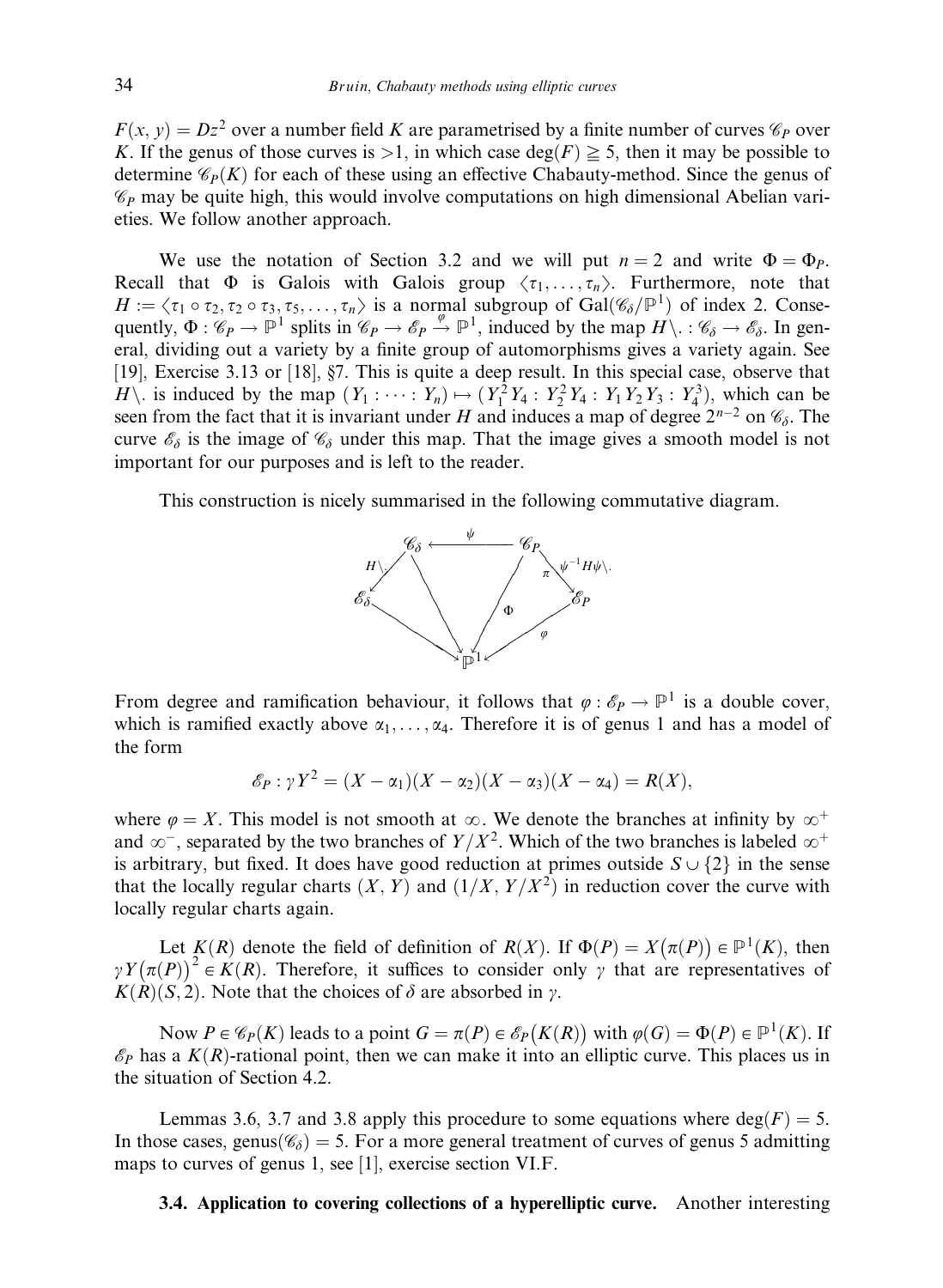subcover exists if  $m = 2$  and n is even, say  $n = 2q + 2$ . We consider the same construction as in Section 3.3, but now we consider the subgroup  $H = \langle \tau_1 \circ \tau_2, \tau_1 \circ \tau_3, \ldots, \tau_1 \circ \tau_{2g+2} \rangle$ . The map  $H\setminus \cdot : \mathscr{C}_\delta \to \mathscr{D}_\delta$  induces a subcover  $\mathscr{C}_\delta \to \mathscr{D}_\delta \to \mathbb{P}^1$ . From degree and ramification behaviour, it follows that  $\varphi : \mathcal{D}_\delta \to \mathbb{P}^1$  is a double cover that is ramified exactly above  $\alpha_1, \ldots, \alpha_{2q+2}$ . It follows that  $\mathcal{D}_\delta$  is a hyperelliptic curve of genus g and has a model of the form

$$
\mathscr{D}_{\delta} : \gamma Y^2 = F(X, 1).
$$

Consequently, the cover  $\mathscr{C}_{\delta} \to \mathscr{D}_{\delta}$  is unramified and Abelian Galois with  $Aut(\mathscr{C}_{\delta}/\mathscr{D}_{\delta}) = (\mathbb{Z}/2\mathbb{Z})^{2g}$ . It follows from [17], Proposition 9.1, that  $\mathscr{C}_{\delta}$  is isomorphic to a pullback along the multiplication-by-two map of an embedding of  $\mathcal{D}_\delta$  in its Jacobian. The techniques described here to find the primitive solutions to an equation  $F(x, y) = Dz^2$  can be used to find the rational points on a hyperelliptic curve. See [3] for a more detailed analysis of this approach.

3.5. Parametrising curves for  $x^8 + y^3 = z^2$  and  $x^2 + y^4 = z^5$ . We determine parametrising curves for  $x^2 \pm y^4 = z^5$  by first parametrising the primitive solutions to  $x^2 \pm u^2 = z^5$  using Theorem 3.2. For each of these parametrisations, we impose  $y^2 = u$ . This leads to an equation of the type  $y^2 = U(s, t)$ , so we can again apply Theorem 3.2.

**Lemma 3.4.** Let x, y,  $z \in \mathbb{Z}$  be coprime integers satisfying  $x^2 + y^2 = z^5$ . Then there exist s,  $t \in \mathbb{Z}_{\{2,5\}}$  with  $(s, t) \mod p = (0, 0)$  for any  $p \nmid 10$  such that

$$
\begin{cases}\nx = t(t^4 - 10t^2s^2 + 5t^4), \\
y = s(s^4 - 10s^2t^2 + 5t^4), \\
z = s^2 + t^2.\n\end{cases}
$$

*Proof.* Let  $i^2 = -1$ . Then  $x^2 + y^2 = (x + iy)(x - iy)$ . Since x and y are coprime, we have  $(x + iy, x - iy)$  2. Consequently,  $x + iy = \delta(s + it)^5$ , where  $\delta$  is some fifth power free 2-unit in  $\mathbb{Z}[i]$  such that Norm $(\delta)$  is a fifth power. Since there  $2 = -i(1+i)^2$ , it follows that  $\delta$ is a unit. Since every unit in  $\mathbb{Z}[i]$  is a fifth power, we can assume that  $\delta = 1$ .

**Lemma 3.5.** Let x, y,  $z \in \mathbb{Z}$  be coprime integers satisfying  $x^2 - y^2 = z^5$ . Then there exist s,  $t \in \mathbb{Z}_{\{2,5\}}$  with  $(s, t) \neq (0, 0)$  mod p for any prime p  $\nmid 10$  such that

| $\begin{cases} \pm x = \frac{1}{2}(s^5 + t^5), \\ y = \frac{1}{2}(s^5 - t^5), \end{cases}$<br>$\pm z = st,$ | or | $\int \pm x = s^5 + 8t^5,$<br>$\left\{ y = s^5 - 8t^5, \right.$<br>$\pm z = 2st$ . |
|-------------------------------------------------------------------------------------------------------------|----|------------------------------------------------------------------------------------|
|-------------------------------------------------------------------------------------------------------------|----|------------------------------------------------------------------------------------|

*Proof.* By factorisation, it follows that there are  $s, t \in \mathbb{Z}_{\{2,5\}}$  and a fifth power free  $\delta \in \mathbb{Z}$  such that, neglecting the sign of y,  $x + y = \delta s^5$  and  $x - y = \delta^4 t^5$ . Since x and y are coprime, we can take  $\delta$  2. Note that  $(\delta, s, t) \mapsto (-\delta, -s, t)$  corresponds to  $(x, y, z) \mapsto (x, y, -z)$ . So, if we neglect the sign of z, we can assume that  $\delta$  is positive. Taking  $\delta = 1, 2$  gives the relations mentioned above. The map  $(s, t) \mapsto (-s, -t)$  induces  $(x, y, z) \mapsto (-x, -y, z)$ , so the mentioned relations also take into account the sign of y.  $\square$ 

Using Lemmas 3.4 and 3.5 we see that the primitive solutions to  $x^2 \pm y^2 = z^5$  can be obtained from the  $\{2, 5\}$ -primitive solutions to one of the equations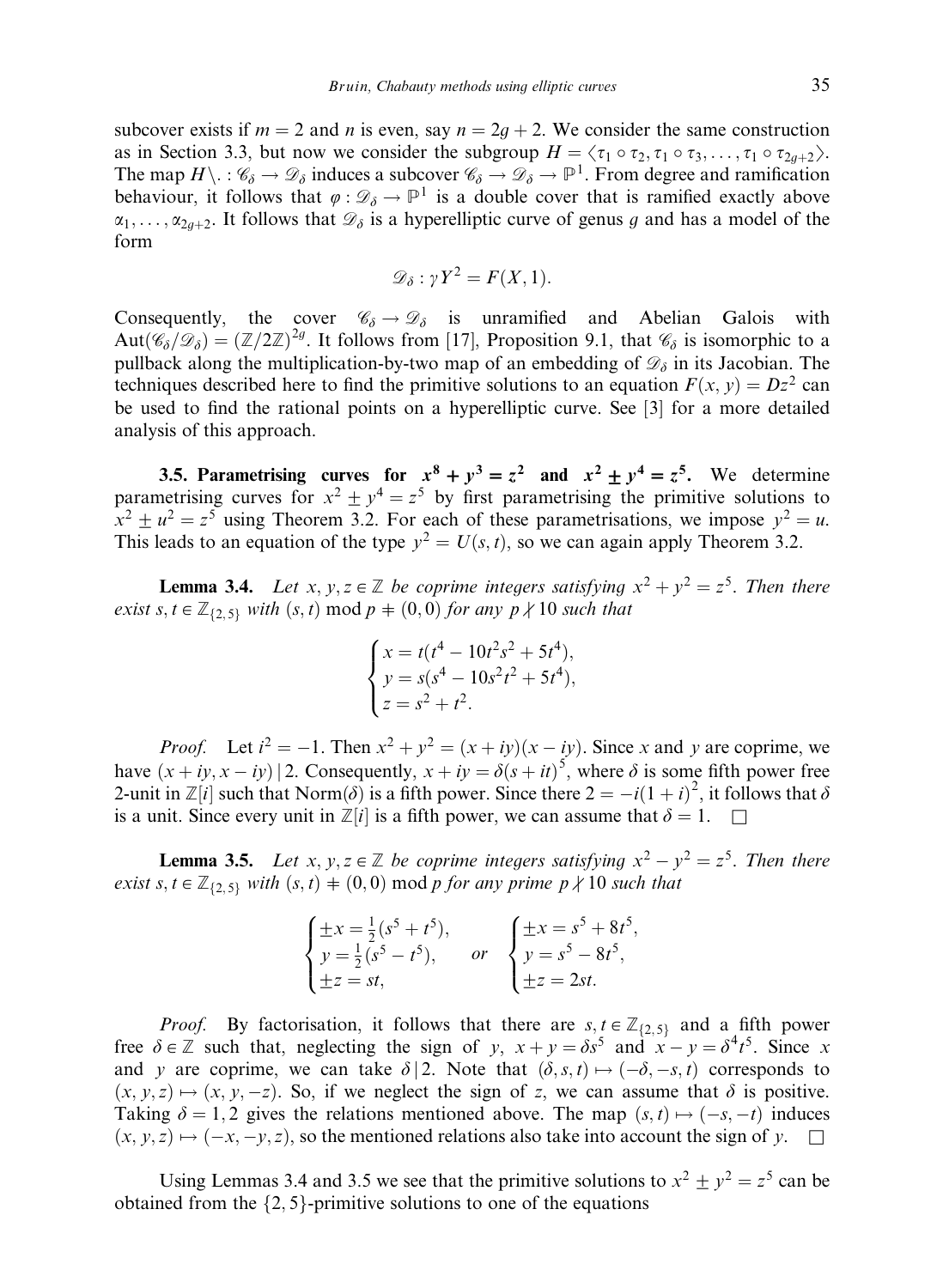$$
y2 = s(s4 - 10s2t2 + 5t2),
$$
  
\n
$$
y2 = \frac{1}{2}(s5 - t5),
$$
  
\n
$$
y2 = s5 - 8t5.
$$

According to Theorem 3.2, solutions to equations as mentioned in the lemmas above, are parametrised by the rational points on genus 5 curves. By Section 3.3, these curves cover elliptic curves. The next three lemmas determine these elliptic curves including the induced cover of the projective line. We only give the proof of Lemma 3.7. The proofs for the other lemmas are similar.

**Lemma 3.6.** The  $\{2, 5\}$ -primitive solutions to  $y^2 = s(s^4 - 10s^2t^2 + 5t^4)$  have  $s/t = \varphi(P)$ , where  $\varphi : \mathscr{E}_P \to \mathbb{P}^1$  is a double cover of genus 1 over a field L and  $P \in \mathscr{E}_P(L)$ . It suffices to take  $\mathscr{E}_1, \ldots, \mathscr{E}_4$  as described in Table 1.

|    | $\mathcal{C}_1$                                                                           | $\varphi_i(X, Y)$ |                      |
|----|-------------------------------------------------------------------------------------------|-------------------|----------------------|
|    | $Y^2 = X^4 - 10X^2 + 5$                                                                   | $\boldsymbol{X}$  | $\mathbb{O}$         |
|    | $5Y^2 = X^4 - 10X^2 + 5$                                                                  | $\boldsymbol{X}$  | $\mathbb O$          |
|    | $(8\beta - 2\beta^3 - 6) Y^2 = \beta^3 X^3 + (4\beta^2 - 5)X^2 + (\beta^3 - 4\beta)X - 1$ | 1/X               | $\mathbb{Q}(\beta)$  |
| 4  | $(2\beta^3 - 8\beta - 6)Y^2 = \beta^3X^3 + (4\beta^2 - 5)X^2 + (\beta^3 - 4\beta)X - 1$   | 1/X               | $\mathbb{Q}(\beta)$  |
| 5  | $5Y^2 = X^4 + X^3 + X^2 + X + 1$                                                          | $\boldsymbol{X}$  | $\mathbb Q$          |
| 6  | $2(\zeta - \zeta^2 - 1)Y^2 = X^4 - \zeta X^3 + \zeta^2 X^2 - \zeta^3 X + \zeta^4$         | X                 | $\mathbb{Q}(\zeta)$  |
|    | $2(1 - \zeta + \zeta^2)Y^2 = X^4 - \zeta X^3 + \zeta^2 X^2 - \zeta^3 X + \zeta^4$         | X                 | $\mathbb{Q}(\zeta)$  |
| 8  | $Y^2 = X^4 + \rho_5^3 X^3 + 2\rho_5 X^2 + 2\rho_5^4 X + 4\rho_5^2$                        | $\boldsymbol{X}$  | $\mathbb{Q}(\rho_5)$ |
| 9  | $(\rho_5^3 + \rho_5^2 - 1)Y^2 = X^4 + \rho_5^3X^3 + 2\rho_5X^2 + 2\rho_5^4X + 4\rho_5^2$  | X                 | $\mathbb{Q}(\rho_5)$ |
| 10 | $Y^2 = X^4 - 2\rho_3 X^3 + 6\rho_3^2 X^2 + 8X + 8\rho_3$                                  | Χ                 | $\mathbb{Q}(\rho_3)$ |
| 11 | $Y^2 = R_{11}(X)$                                                                         | X                 | $\mathbb{Q}(\alpha)$ |
| 12 | $Y^2 = R_{12}(X)$                                                                         | X                 | $\mathbb{Q}(\alpha)$ |

 $R_{11}, R_{12} \in \mathbb{Q}(\alpha)$  of degree 4. Their coefficients are too large to display here. Defining relations:

$$
\alpha^{12} + 6\alpha^{10} + 39\alpha^8 + 64\alpha^6 + 15\alpha^4 - 6\alpha^2 - 3 = 0,
$$
  

$$
\beta^4 - 5\beta^2 + 5 = 0,
$$
  

$$
\zeta^4 - \zeta^3 + \zeta^2 - \zeta + 1 = 0,
$$
  

$$
\rho_5^5 - 2 = 0,
$$
  

$$
\rho_3^5 - 2 = 0.
$$

#### Table 1. Parametrising curves and their fields of definition.

**Lemma 3.7.** The  $\{2, 5\}$ -primitive solutions to  $2y^2 = s^5 - t^5$  have  $s/t = \varphi(P)$ , where  $\varphi : \mathscr{E}_P \to \mathbb{P}^1$  is a double cover of genus 1 over a field L and  $P \in \mathscr{E}_P(L)$ . It suffices to take  $\mathscr{E}_5$ ,  $\mathscr{E}_6$ ,  $\mathscr{E}_7$  as in Table 1.

*Proof.* Let 
$$
\zeta^4 - \zeta^3 + \zeta^2 - \zeta + 1 = 0
$$
. Then  

$$
X^5 - 1 = (X - 1)(X + \zeta)(X - \zeta^2)(X + \zeta^3)(X - \zeta^4).
$$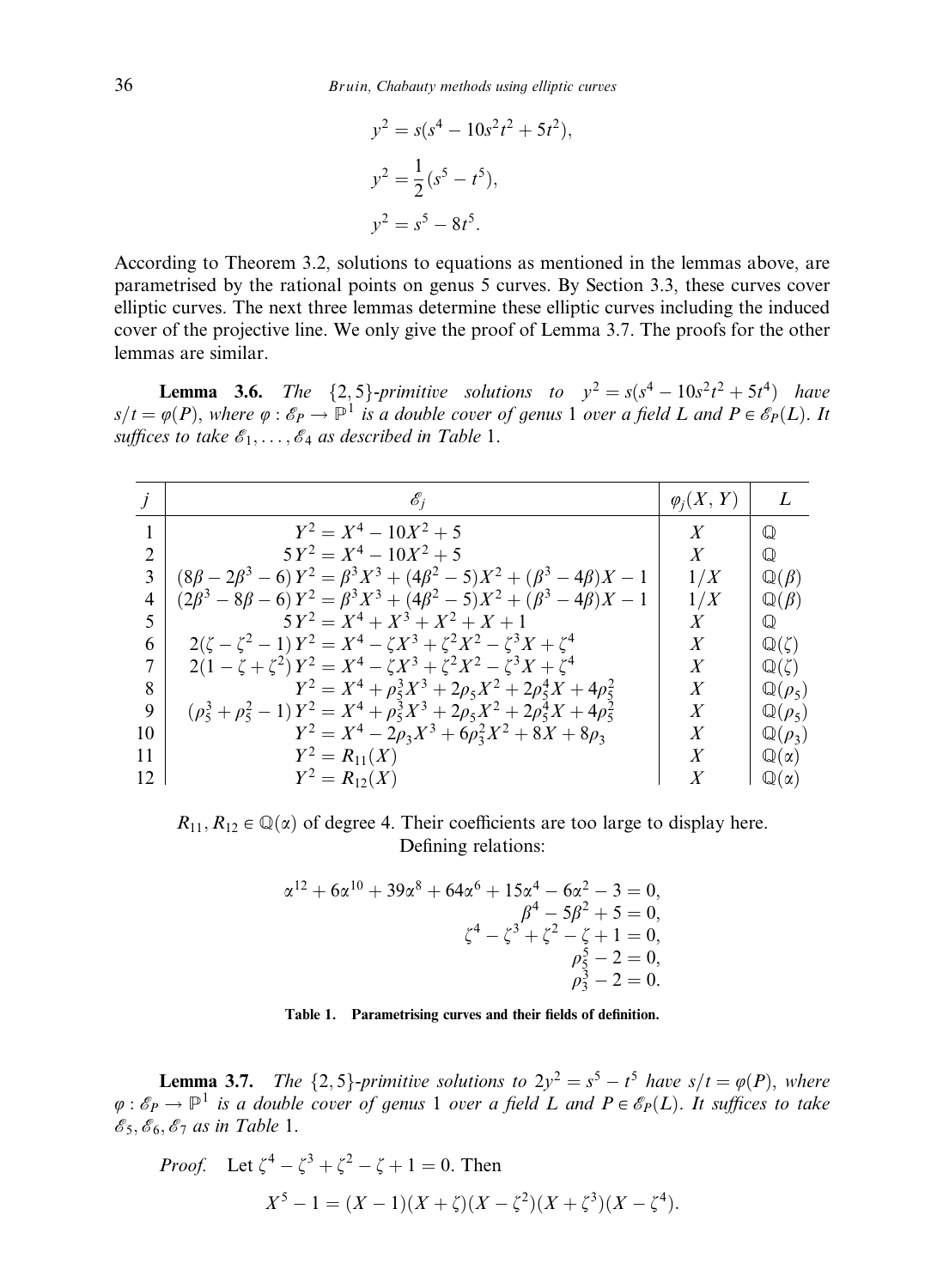Put  $\alpha = -\zeta$ . It follows that

$$
s - t = 2 \text{Norm}(\delta) a_4^2,
$$
  

$$
s + \zeta t = \delta (a_0 + a_1 \zeta + a_2 \zeta^2 + a_3 \zeta^3)^2
$$

where  $\delta \in L(S, 2)$ . It follows that  $(s/t)^4 + (s/t)^3 + (s/t)^2 + (s/t) + 1 = (y/a<sub>4</sub>t<sup>2</sup>)<sup>2</sup>/\text{Norm}(\delta)$ as well. As is easily checked, the curve  $X^4 + X^3 + X^2 + X + 1 = DY^2$  has  $\mathbb{Q}$ -rational points for  $D = 1$ , 5 only. For  $D = 5$ , the curve is mentioned in the lemma. For  $D = 1$  we find a curve of positive rank, so we examine the case where  $Norm(\delta)$  is a square in more detail. We can take  $\delta$  to be a multiplicative combination of  $\{2, \zeta^3 + \zeta - 1, \zeta\}$ . Local arguments at 2 and 5 show that, without loss of generality,  $\delta = \zeta^3 - 1, 1 - \zeta^3$ . It follows that for some  $y_1 \in \mathbb{Q}(\zeta)$  and  $x = s/t$ , we have

$$
(x5 - 1)/(x + \zeta) = 2 \text{Norm}(\delta) / \delta y_1^2.
$$

This leads to the remaining two curves.  $\Box$ 

**Lemma 3.8.** The  $\{2, 5\}$ -primitive solutions to  $y^2 = s^5 - 8t^5$  have  $s/t = \varphi(P)$ , where  $\varphi : \mathscr{E}_P \to \mathbb{P}^1$  is a double cover of genus 1 over a field L and  $P \in \mathscr{E}_P(L)$ . It suffices to take  $\mathscr{E}_8$ ,  $\mathscr{E}_9$  as in Table 1.

For the equation  $x^8 + y^3 = z^2$ , we could proceed in a similar way. First find parametrisations of  $u^2 - z^2 = -y^3$ , which would express u as a cubic form  $U(s, t)$ . For each of those forms, we could obtain parametrising curves for  $x^4 = U(s, t)$ . However, work by Beukers, Edwards and Zagier have already determined parametrisations of  $v^4 + v^3 = z^2$ .

**Lemma 3.9** (Zagier, Edwards). Suppose  $x, y, z$  are coprime integers such that  $x^4 + y^3 = z^2$ . Then there are s,  $t \in \mathbb{Z}_{\{2,3\}}$  such that one of the relations in Table 2 holds.

The first 6 parametrisations in Table 2 were computed by Zagier and first appeared in [2]. The last parametrisation has been found by Edwards [12]. This last parametrisation generates solutions that are weighted homogeneously equivalent to those of the first. If  $(x_0, y_0, z_0)$  is a solution to  $x^4 + y^3 = z^2$  that can be obtained by specialising s, t in the first parametrisation, then  $(2^{3}x_0, 2^{4}y_0, 2^{6}z_0)$  can be obtained from the last parametrisation by taking the same values for  $s, t$ . Therefore, if one is only interested in generating weighted homogeneous equivalence classes containing primitive solutions, which is the goal in [2], then the first six parametrisations suffice. However, taking  $s = t = 1/2$  in the last parametrisation yields the primitive solution  $(x, y, z) = (-7, 15, 76)$ . Of course, the equivalence class of this solution is hit by the first parametrisation by taking  $s = t = 1$ , yielding  $(-2^3 \cdot 7, 2^4 \cdot 15, 2^6 \cdot 76)$ , but the primitive solution itself cannot be obtained from the first parametrisation. The proof of Lemma 3.9 can be found in [12].

We can use Lemma 3.9 to get a set of equations  $x^2$  = sextic form, whose  $\{2, 3\}$ primitive solutions contain the primitive solutions to  $x^8 + y^3 = z^2$ . According to Theorem 3.2, we obtain a finite set of curves of genus 17 that parametrise those solutions. However, if we apply the remark made in Section 3.4, we get an intermediate set of curves. These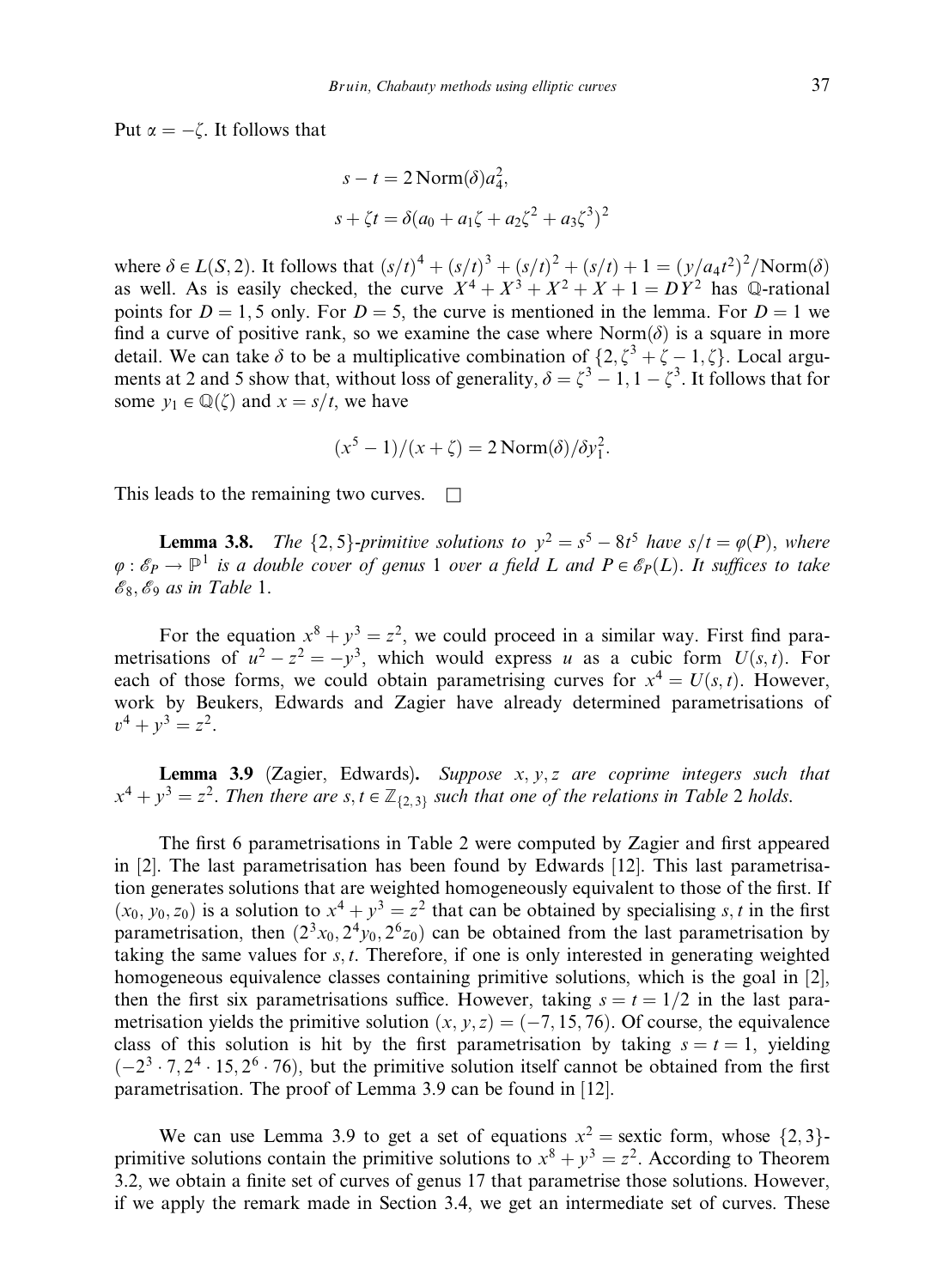$$
\pm x = (s^2 - 3t^2)(s^4 + 18t^2s^2 + 9t^4),
$$
\n
$$
y = -(s^2 + 2ts + 3t^2)(s^2 - 2ts + 3t^2)(s^2 + 6ts + 3t^2)(s^2 - 6ts + 3t^2),
$$
\n
$$
\pm z = 4st(s^2 + 3t^2)(3s^4 - 2t^2s^2 + 3t^4)(s^4 - 6t^2s^2 + 81t^4),
$$
\n
$$
\pm x = 6st(s^4 + 12t^4),
$$
\n
$$
y = (s^4 - 12t^2s^2 - 12t^4)(s^4 + 12t^2s^2 - 12t^4),
$$
\n
$$
\pm z = (s^4 - 12t^4)(s^8 + 408t^4s^4 + 144t^8),
$$
\n
$$
\pm x = 6st(3s^4 + 4t^4),
$$
\n
$$
y = (3s^4 + 12t^2s^2 - 4t^4)(3s^4 - 12t^2s^2 - 4t^4),
$$
\n
$$
\pm z = (3s^4 - 4t^4)(9s^8 + 408t^4s^4 + 16t^8),
$$
\n
$$
\pm x = s^6 + 40t^3s^3 - 32t^6,
$$
\n
$$
y = -8ts(s^3 - 16t^3)(s^3 + 2t^3),
$$
\n
$$
\pm z = (s^6 + 32t^6)(s^6 - 176t^3s^3 - 32t^6),
$$
\n
$$
\pm x = s^6 + 6s^5t - 15s^4t^2 + 20t^3s^3 + 15s^2t^4 + 30st^5 - 17t^6,
$$
\n
$$
y = 2(s^4 - 4ts^3 - 6t^2s^2 + 4t^3s - 7t^4)(s^4 + 6t^2s^2 - 8t^3s - 3t^4),
$$
\n
$$
\pm z = 3s^{12} - 12tsl^{11} + 66t^2sl^0 + 44t^3s^9 - 99t^4s^8 - 792t^5s^7 + 9
$$

Table 2. Parametrisations of  $x^4 + y^3 = z^2$ .

curves are only of genus 2 and they are considerably less in number. In order to structure the considerable computations we have to do to determine the rational points on the parametrising curves, we formulate the following lemma.

**Lemma 3.10.** Let  $x, y, z \in \mathbb{Z}$  be a primitive solution to  $x^8 + y^3 = z^2$ . Then there is a  $\mathscr{C} = \mathscr{C}_i$  from Table 3 with  $P \in \mathscr{C}(\mathbb{Q})$  and  $t \in \mathbb{Q}$  such that  $x = t^3 Y(P)$ .

$$
\mathcal{C}_1: Y^2 = (X^2 - 3)(X^4 + 18X^2 + 9),
$$
  
\n
$$
\mathcal{C}_2: Y^2 = -(X^2 - 3)(X^4 + 18X^2 + 9),
$$
  
\n
$$
\mathcal{C}_3: Y^2 = 6X(X^4 + 12),
$$
  
\n
$$
\mathcal{C}_4: Y^2 = 6X(3X^4 + 4),
$$
  
\n
$$
\mathcal{C}_5: Y^2 = X^6 + 40X^3 - 32,
$$
  
\n
$$
\mathcal{C}_6: Y^2 = -X^6 - 40X^3 + 32,
$$
  
\n
$$
\mathcal{C}_7: Y^2 = X^6 + 6X^5 - 15X^4 + 20X^3 + 15X^2 + 30X - 17,
$$
  
\n
$$
\mathcal{C}_8: Y^2 = -X^6 - 6X^5 + 15X^4 - 20X^3 - 15X^2 - 30X + 17,
$$
  
\n
$$
\mathcal{C}_9: Y^2 = X^6 - 6X^5 + 45X^4 - 180X^3 + 135X^2 + 162X - 405,
$$
  
\n
$$
\mathcal{C}_{10}: Y^2 = -X^6 + 6X^5 - 45X^4 + 180X^3 - 135X^2 - 162X + 405,
$$
  
\n
$$
\mathcal{C}_{11}: Y^2 = 2(X^2 - 3)(X^4 + 18X^2 + 9),
$$
  
\n
$$
\mathcal{C}_{12}: Y^2 = -2(X^2 - 3)(X^4 + 18X^2 + 9).
$$

Table 3. Parametrising curves for  $x^8 + y^3 = z^2$ .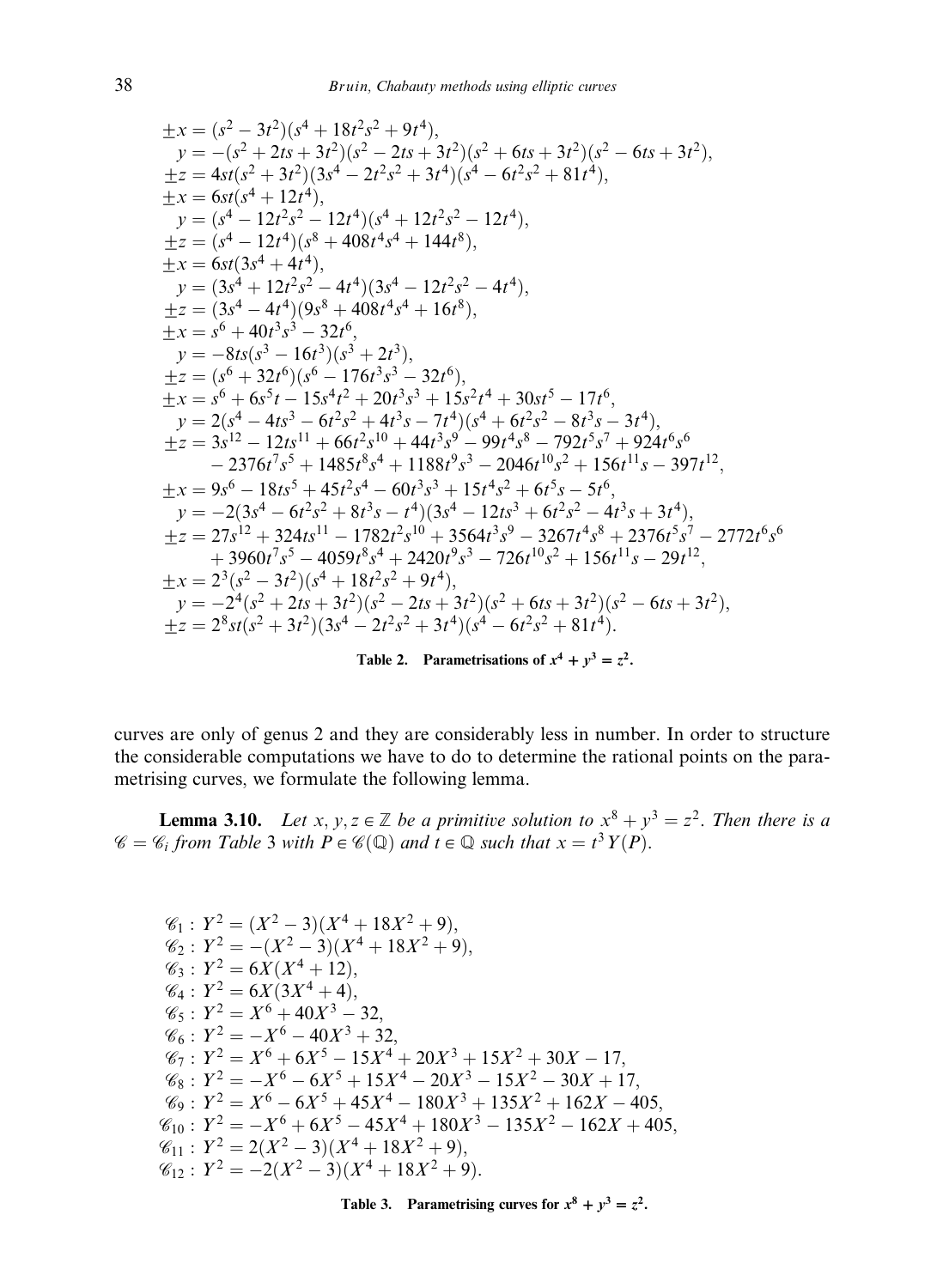*Proof.* Let x, y, z be such a solution. Then, by Lemma 3.9, we have some homogeneous  $F \in \mathbb{Z}[S,T]$  of degree 6 as in Table 2 and s;  $t \in \mathbb{Q}$  such that  $+x^2 = F(s, t)$ . This leads to a point  $P = (s/t, x/t^3)$  on  $\pm Y^2 = F(X, 1)$ . These curves are given in Table 3. Note that, for the curves  $\mathcal{C}_3$  and  $\mathcal{C}_4$ , we can control the sign of  $F(s, t)$  with the sign of t. Therefore, we only need one of  $\pm Y^2 = F(X, 1)$ . The curves  $\mathcal{C}_9$  and  $\mathcal{C}_{10}$  have undergone a small transformation to make  $F(X, 1)$  monic.  $\square$ 

For some of the curves in Lemma 3.10, it is easy to determine their rational points.

**Lemma 3.11.**  $\mathscr{C}_1(\mathbb{Q}) = {\infty^+, \infty^-}.$ 

*Proof.* The curve is a double cover of an elliptic curve by the map  $X \mapsto X^2$ . The elliptic curve  $Y^2 = (X - 3)(X^2 + 18X + 9)$  is of rank 0 and has 2 rational points:  $\infty$  and (3,0). The first is covered by  $\infty^+$  and  $\infty^-$ , which are indeed rational points of  $\mathcal{C}_1$ . The (5,0). The first is covered by  $\infty$  and  $\infty$ , which are indeed rational p second is covered by  $(\pm \sqrt{3}, 0)$ , which are quadratic conjugate points.

**Lemma 3.12.** The curves  $\mathcal{C}_2$ ,  $\mathcal{C}_6$ ,  $\mathcal{C}_8$ ,  $\mathcal{C}_{10}$ ,  $\mathcal{C}_{11}$  and  $\mathcal{C}_{12}$  have no Q-rational points.

*Proof.* Each of the curves has no points over  $\mathbb{Q}_2$  or  $\mathbb{Q}_3$ .  $\Box$ 

For  $\mathcal{C}_3$  and  $\mathcal{C}_4$  we consider a curve  $\mathcal{C}: y^2 = F(x)$ , where  $F(x) = Q(x)R(x)$ , with  $R(x)$ of degree 4. Using this factorisation, we recover an elliptic subcover as in Section 3.3 of the multiplication-by-two cover of the curve  $\mathscr C$  as in Section 3.4. In Section 4, we develop a method to use elliptic subcovers defined over an extension of the base field for finding the rational points on a curve. If the elliptic subcover is defined over the base field, the method becomes particularly straightforward. It is instructive to see how that method (also used in [6]) works in that case.

**Lemma 3.13.** 
$$
\mathscr{C}_3(\mathbb{Q}) = \{ \infty, (0,0) \}
$$
 and  $\mathscr{C}_4(\mathbb{Q}) = \{ \infty, (0,0) \}$ .

*Proof.* We prove the statement for  $\mathcal{C}_3(\mathbb{Q})$ , the argument for the other curve being similar.

We see that for solutions with  $X \neq 0, \infty$ , we have  $X^4 + 12 = \delta Y_1^2$  with  $\delta$  in the set  $\{\pm 1,\pm 2,\pm 3,\pm 6\}$ . It is clear that  $\delta \ge 0$  from real considerations and that  $2 \nmid \delta$  from considerations locally at 2. Both  $X^4 + 12 = Y_1^2$  and  $X^4 + 12 = 3Y_1^2$  are genus 1 curves of rank 0 with only 2 rational points: the two branches at infinity and the two points with  $X = 0$ respectively.  $\square$ 

For the curves  $\mathcal{C}_5$ ,  $\mathcal{C}_7$ ,  $\mathcal{C}_9$ , we apply the same argument. We need a non-trivial extension of the base field for that. Since the elliptic curves have positive rank, we need the more refined method developed in the next section. Here, we suffice in giving the elliptic subcovers. Note that, for  $\mathcal{C}_7$  and  $\mathcal{C}_9$ , there is another choice that would yield elliptic curves over a cubic extension. Those elliptic curves have rank 3, which is too high for the method to work.

**Lemma 3.14.** The Q-rational points on  $\mathcal{C}_5$ ,  $\mathcal{C}_7$  and  $\mathcal{C}_9$  correspond to L-rational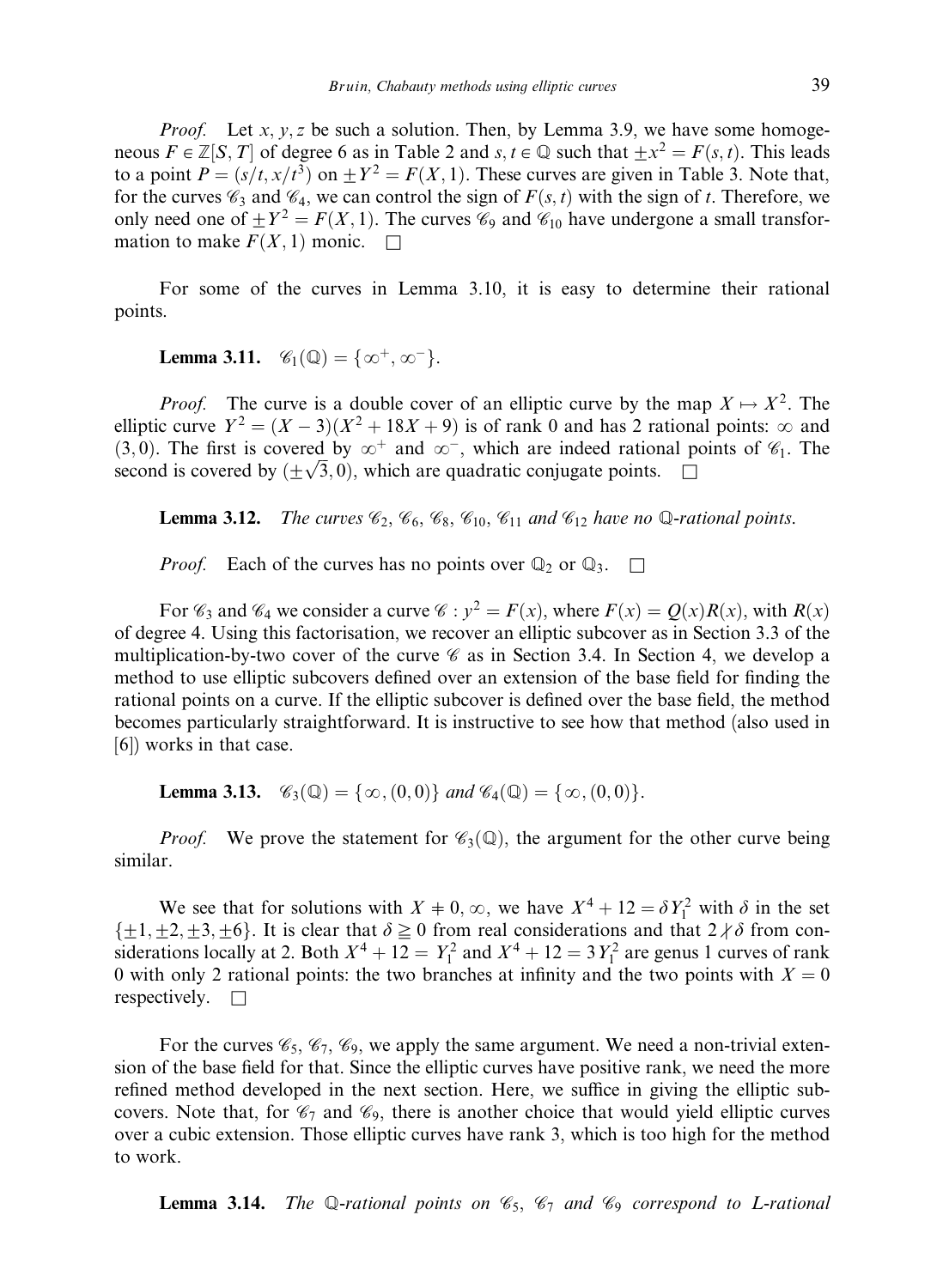points G on the genus 1 covers  $\varphi = X : \mathscr{E}_j \to \mathbb{P}^1$ . The choices  $\mathscr{E}_{10}$ ,  $\mathscr{E}_{11}$  and  $\mathscr{E}_{12}$  respectively, as indicated in Table 1 suffice.

*Proof.* Let  $\mathcal{C}: Y^2 = F(X)$  be a hyperelliptic model of the genus 2 curve we consider. Let L be an extension of  $\mathbb Q$  such that  $F = R \cdot Q$  with  $R, Q \in L[X]$ . If  $(x, y) \in \mathscr{C}(\mathbb Q)$ , then there are  $\delta$ ,  $y_1, y_2 \in L$  such that  $R(x) = \delta y_1^2$  and  $Q(x) = \delta y_2^2$ . Without loss of generality, we can take  $\delta$  to represent one of the finitely many classes in  $L(S, 2)$ . We then see for which of those  $\delta$  there exist  $x \in \mathbb{Q}$  such that  $\delta R(x)$  and  $\delta Q(x)$  are squares simultaneously, everywhere locally. As it turns out, in all three cases, this only happens for  $\delta = 1$ . Note that for  $\mathcal{C}_7$  and  $\mathcal{C}_9$ , we can also find R and Q over  $\mathbb{Q}(\beta)$  but the resulting elliptic curves turn out to have rank 3, which means that the described methods cannot be applied. Checking that the covers in Table 4 are indeed birational to the ones mentioned in the lemma is tedious and straightforward.  $\square$ 

$$
E_3: (1 + \beta - \beta^2) Y^2 = X^3 - 5X^2 + 5X,
$$
  
\n
$$
\varphi_3(X, Y) = \frac{(6\beta - 2\beta^3)X + 3\beta^3 - 10\beta}{5},
$$
  
\n
$$
E_6: ( \zeta^2 - \zeta) Y^2 = X^3 - 5X^2 + 5X,
$$

$$
\varphi_6(X, Y) = \frac{X - 2\zeta^2 + \zeta - 2}{X + \zeta^3 + \zeta^2 - \zeta - 1},
$$
  
\n
$$
E_7: (\zeta^2 - \zeta) Y^2 = X^3 - 5X^2 + 5X,
$$

$$
\varphi_7(X, Y) = \frac{X - 2\zeta^2 + \zeta - 2}{X + \zeta^3 + \zeta^2 - \zeta - 1},
$$
\n
$$
E_8: \qquad Y^2 = X^3 - 5X^2 + 5X,
$$
\n
$$
\varphi_8(X, Y) = \frac{-\rho_5^3 X + 2\rho_5^3 Y}{4X - 5},
$$
\n
$$
E_9: (\rho_5^3 + \rho_5^2 - 1)Y^2 = X^3 - 5X^2 + 5X,
$$
\n
$$
\varphi_9(X, Y) = \frac{2(6\rho_5^4 - 4\rho_5^3 + 5\rho_5^2 + 11\rho_5 - 13)X + 12Y - 10(3\rho_5^4 - \rho_5^3 + 4\rho_5 - 6)}{(-4\rho_5^3 + 2\rho_5^2 + 2\rho_5 + 2)X - 12Y - 5(3\rho_5^4 - 3\rho_5^3 + \rho_5^2 - 4)},
$$
\n
$$
E_{10}: \qquad -6Y^2 = X^3 - X,
$$
\n
$$
\varphi_{10}(X, Y) = \frac{\rho_3 X - 6\rho_3 Y + \rho_3}{2X - 1},
$$
\n
$$
E_{11}: \qquad \gamma_{11} Y^2 = X^3 + 2X^2 + 2X,
$$

$$
E_{12}: \t\t\t\t\gamma_{12}Y^2 = X^3 + 2X^2 + 2X.
$$

The constants  $\gamma_{11}$  and  $\gamma_{12}$  and the maps  $\varphi_{11}$  and  $\varphi_{12}$  are too large to display here.

#### Table 4. Description of covers with respect to models  $E_i$ .

For each of the curves  $\mathscr{E}_i$  in Table 1 we have that there is a point  $P \in \mathscr{E}_i(L)$  such that  $\varphi(P) \in \mathbb{P}^1(\mathbb{Q})$ . In particular, we can represent those curves by Weierstrass-models over L. In Table 4 we give these models  $E_i$ , together with the transformed covers  $\varphi_i : E_i \to \mathbb{P}^1$ . See, for instance, [7] for a recipe for obtaining a Weierstrass-model from a quartic together with a rational point.

**Lemma 3.15.** The covers  $\varphi_i : \mathscr{E}_i \to \mathbb{P}^1$  in Table 1 are isomorphic to the covers  $\varphi_i : E_i \to \mathbb{P}^1$  in Table 4.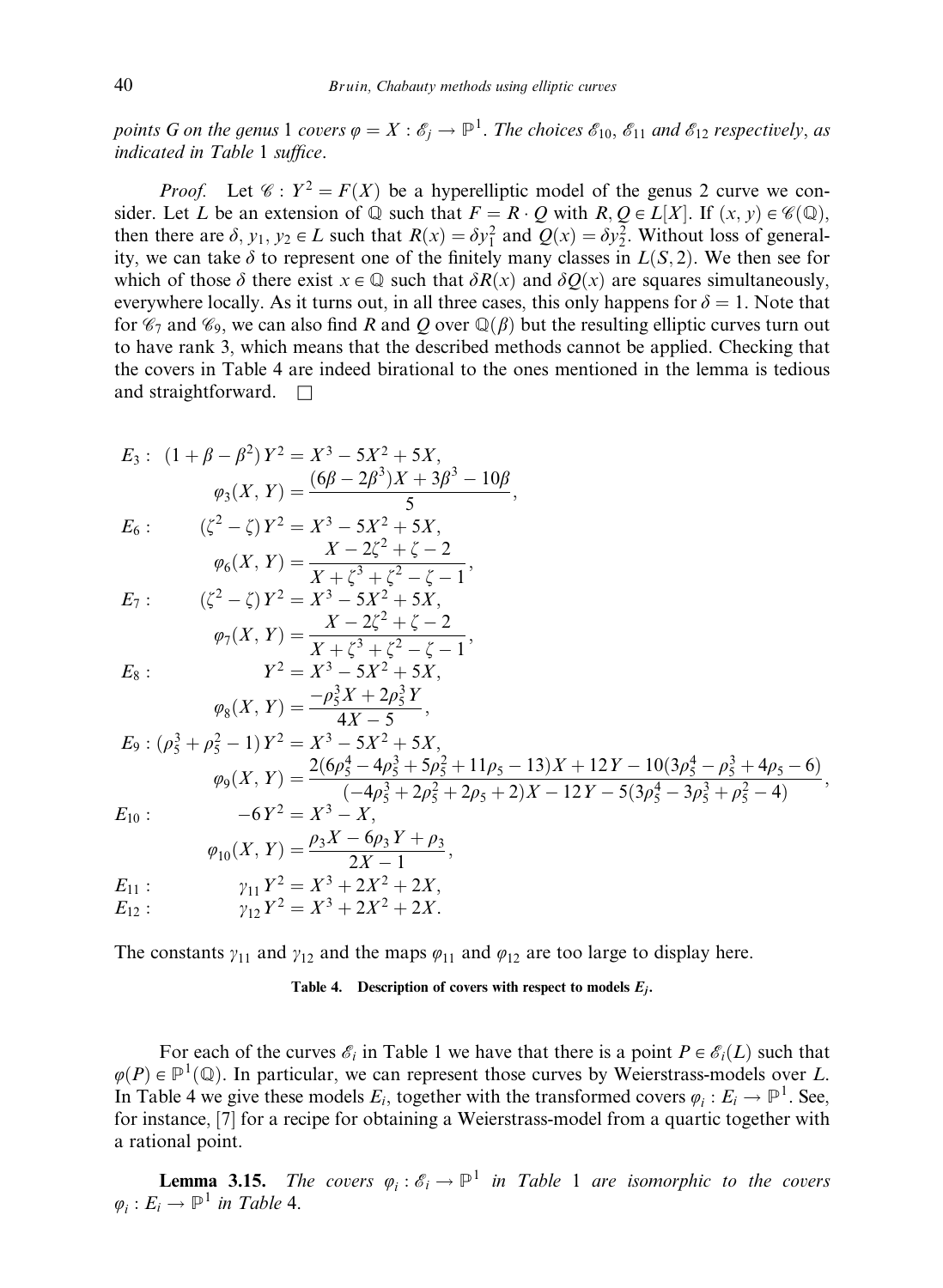#### 4. Chabauty methods using elliptic curves

**4.1. Elliptic covers of degree 2.** Let  $E$  be an elliptic curve over a number field  $L$ . In this section we determine what degree 2 covers  $\varphi : E \to \mathbb{P}^1$  look like. Let E be given by a homogeneous twisted Weierstrass model over the ring of integers  $\mathcal{O}_L$  of a number field L.

$$
E: \gamma Y^2 D = X^3 + a_2 X^2 D + a_4 X D^2 + a_6 D^3.
$$

Suppose that  $\varphi$  is a degree 2 cover  $E \to \mathbb{P}^1$  over L. Then we can choose a model  $(\varphi_1(X, Y, D) : \varphi_2(X, Y, D))$ , with  $\varphi_1, \varphi_2 \in \mathcal{O}_L[X, Y, D]$  homogeneous polynomials of equal degree. By choosing affine coordinates on  $\mathbb{P}^1$ , we write  $\varphi = \varphi_1/\varphi_2$ . Since  $\deg(\varphi) = 2$ , there are at most two points  $G_1, G_2 \in E(\overline{L})$  such that  $\varphi(G_1) = \varphi(G_2) = 0$ . These two points determine the intersection of  $\varphi_1(X, Y, D) = 0$  with E in  $\mathbb{P}^2$ . If  $G_1 = G_2$ , then  $\varphi_1(X, Y, D) = 0$  should be tangent to E in G<sub>1</sub>. Along the same lines, there are two points  $G_3, G_4$  with  $\varphi(G_3) = \varphi(G_4) = \infty$ . Up to scalar multiplication,  $\varphi$  is determined by the lines through  $G_1$  and  $G_2$  and through  $G_3$  and  $G_4$ . We can assume  $\varphi_1 = c_{11}X + c_{12}Y + c_{13}D$  and  $\varphi_2 = c_{21}X + c_{22}Y + c_{23}D$ , with  $c_{ii} \in \mathcal{O}_L$ . Note that  $\varphi_1(X, Y, D) = 0$  has 3 points of intersection with E and so has  $\varphi_2(X, Y, D) = 0$ . For  $\varphi$  to have degree 2, we must have that the unique point  $G_{\varphi}$  with  $\varphi_1(G_{\varphi}) = \varphi_2(G_{\varphi}) = 0$  lies on E. If we define

$$
G_{\varphi,1} = c_{12}c_{23} - c_{13}c_{22},
$$
  
\n
$$
G_{\varphi,2} = c_{13}c_{21} - c_{11}c_{23},
$$
  
\n
$$
G_{\varphi,3} = c_{11}c_{22} - c_{12}c_{21},
$$

then we have  $G_{\varphi} = (G_{\varphi,1} : G_{\varphi,2} : G_{\varphi,3})$ . The map  $\tau = \tau_{\varphi} : E \to E$  that interchanges the elements of the fibers of  $\varphi$  is an *involution*, i.e.  $\tau \in Aut(\mathscr{E})$  (where  $\mathscr{E}$  is the algebraic curve corresponding to E) and  $\tau \circ \tau = id$ . From [19], Corollary III.10.2, we know that Aut $(E)[2] = \{[1], [-1]\}$  and from [19], Example III.4.7, that an automorphism of E as a curve is the composition of an automorphism of  $E$  as an elliptic curve with a translation. Translations over 2-torsion points are involutions, but they give unramified covers. Thus, there is a  $G_t \in E(\overline{L})$  such that  $\tau(G) = G_t - G$ . Note that  $G_2 = \tau(G_1) = G_t - G_1$ . Therefore  $G_1$ ,  $G_2$  and  $-G_{\tau}$  are collinear. Note however that  $G_{\varphi}$  is collinear with  $G_1$  and  $G_2$  as well. It follows that  $G_t = -G_\varphi$  and thus that  $\tau$  is defined over L. We will either assume that  $G_{\tau}$  +  $G_{\varphi}$  or that  $G_{\tau} = G_{\varphi} = \infty$ . If  $G_{\varphi} = G_{\tau}$ , then we can take  $G_{\varphi} = \infty$  by choosing the distinguished point on the algebraic curve corresponding to E.

We now derive some expressions that allow us to calculate p-adic approximations to  $\varphi$ . Let p be a prime of  $\mathcal{O}_L$ . We call p a good prime with respect to  $\varphi : E \to \mathbb{P}^1$  if

- $E$  has good reduction at  $\mathfrak{p}$ ,
- $\varphi_1$  mod p and  $\varphi_2$  mod p have degree 1 and are linearly independent,
- if  $G_{\varphi} = -G_{\varphi}$ , then  $G_{\varphi}$  mod  $\mathfrak{p} = -G_{\varphi}$  mod  $\mathfrak{p}$ ,
- $v_{\mathfrak{p}}(\text{char}(\mathcal{O}/\mathfrak{p})) < \text{char}(\mathcal{O}/\mathfrak{p}) 1.$

Suppose that p is such a prime. Then  $Exp_{\mathfrak{p}} : \mathfrak{p} \mathcal{O}_{\mathfrak{p}} \to E^{(1)}(L_{\mathfrak{p}})$  is a group isomorphism suppose that  $\varphi$  is such a prime. Then  $\text{Exp}_{p}$ :  $\text{Exp}_{p}$  is  $\varphi$  ( $\text{Exp}_{p}$ ) is a group isomorphism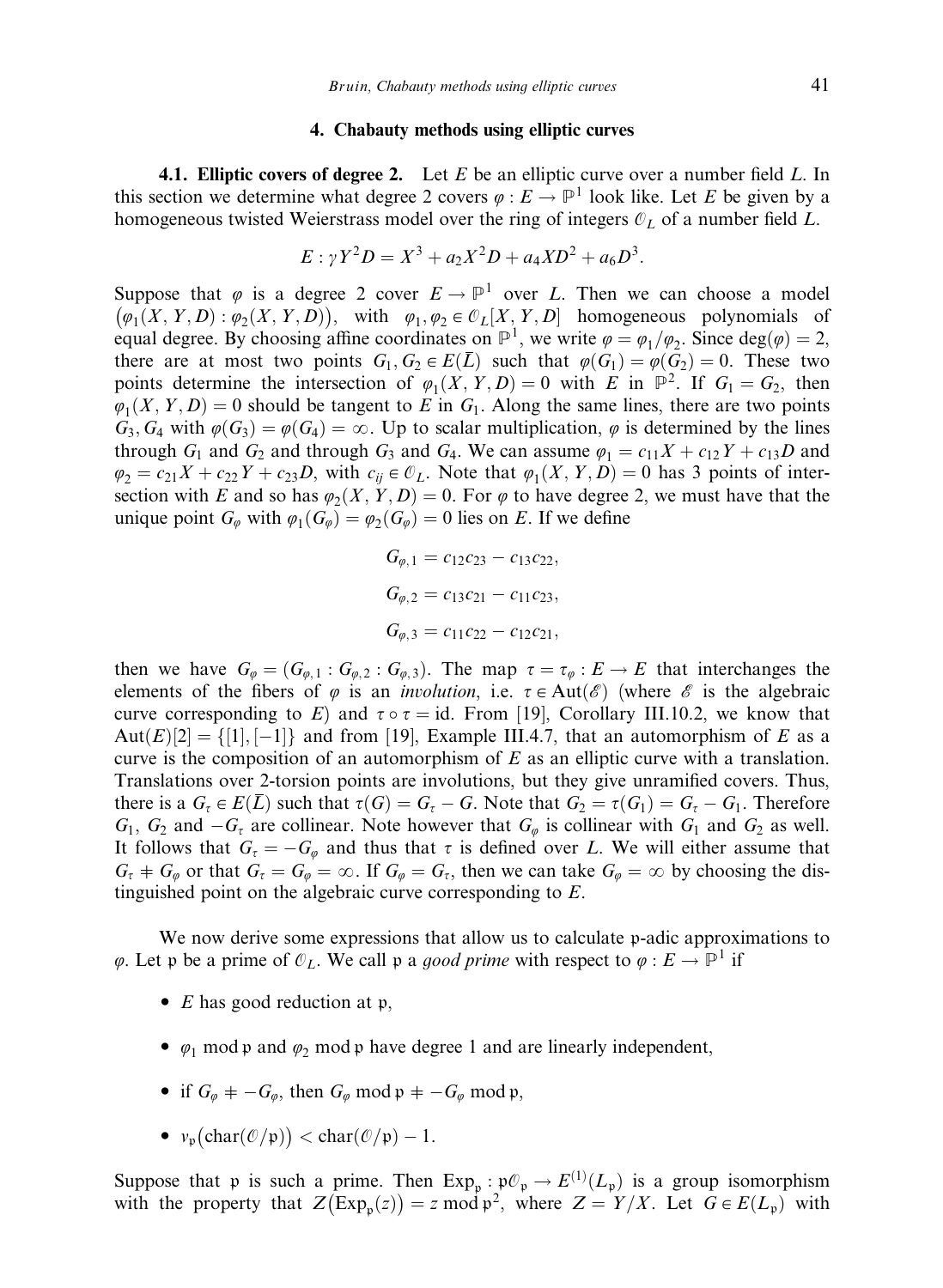G mod  $p + G_t$  mod p. Then, by choosing coordinates on  $\mathbb{P}^1$  (e.g., by interchanging  $\varphi_1$  and  $\varphi_2$  if necessary), we can assume that  $\varphi(G) \mod p + \infty$ . Then  $\varphi(G + Exp_p(z))$  is a power series with coefficients in L and convergent on  $\mathfrak{p}\mathcal{O}_p$  with values in  $\mathcal{O}_p$ . We derive some approximations to these power series. Suppose that  $z \in \mathfrak{p}\mathcal{O}_p$ . If  $G = \infty$  and  $G_\tau + G_\varphi$  then

$$
\varphi\big(\mathrm{Exp}_{\mathfrak{p}}(z)\big) = \varphi(\infty) + \frac{G_{\varphi,3}}{c_{22}^2} z \bmod \mathfrak{p}^2.
$$

Put  $F'(x) = 3x^2 + 2a_2x + a_4$ . If  $G = (x, y)$  and G mod  $\mathfrak{p} \neq \infty$ , then

$$
\varphi\big((x, y) + \text{Exp}_{\mathfrak{p}}(z)\big) = \varphi(x, y) + \frac{F'(x)(xG_{\varphi, 3} - G_{\varphi, 1}) - 2yy(yG_{\varphi, 3} - G_{\varphi, 2})}{y(c_{21}x + c_{22}y + c_{23})^2} z \bmod \mathfrak{p}^2.
$$

Now suppose that  $G_\tau = G_\varphi = \infty$ . Then  $\varphi(X: Y: D) = (c_{11}X + c_{13}D)/(c_{21}X + c_{23}D)$  and  $\tau = [-1]$ . Consequently,  $\varphi$  (Exp<sub>p</sub>(Z)) and  $\varphi$ ((x, 0) + Exp<sub>p</sub>(Z)) will be power series in Z<sup>2</sup>. Using higher order terms, we derive

$$
\varphi\big(\text{Exp}_{\mathfrak{p}}(z)\big) = \frac{c_{11}}{c_{21}} + \frac{G_{\varphi,2}}{\gamma c_{21}} z^2 \text{ mod } \mathfrak{p}^3,
$$

$$
\varphi\big((x,0) + \text{Exp}_{\mathfrak{p}}(z)\big) = \varphi(x,0) - \frac{F'(x)G_{\varphi,2}}{\gamma(c_{21}x + c_{23})^2} z^2 \text{ mod } \mathfrak{p}^3
$$

:

4.2. Rationality restrictions on elliptic curves. Let  $\mathbb{Q} \subset K \subset L$  be number fields and let  $\varphi : E \to \mathbb{P}^1$  be an elliptic cover defined over L. In this section we propose a method for determining the L-rational points G on E such that  $\varphi(G)$  is K-rational. Note that, although  $\varphi$  is just defined over L, the answer to this question requires  $\mathbb{P}^1$  to be viewed as a curve over  $K$  and not over  $L$ . The method we explain here might give a sharp bound on the number of such G if  $rk(E(L)) < [L:K]$ .

By the Mordell-Weil theorem ([19], VIII),  $E(L)$  is a finitely generated Abelian group. Suppose that  $E(L) = \langle G_1, \ldots, G_r, G_{r+1}, \ldots, G_{r+t} \rangle$ , where  $\langle G_1, \ldots, G_r \rangle \simeq \mathbb{Z}^r$  and  $\langle G_{r+1}, \ldots, G_{r+t} \rangle$  is finite.

We choose a prime p of  $\mathcal{O}_K$  such that all  $\mathfrak{p} | p$  of  $\mathcal{O}_L$  are unramified in  $\mathcal{O}_L/\mathcal{O}_K$ ,  $v_{\mathfrak{p}}(\text{char}(\mathcal{O}/\mathfrak{p})) < \text{char}(\mathcal{O}/\mathfrak{p}) - 1$ , E has good reduction at  $\mathfrak{p}$  and  $\varphi \mod \mathfrak{p} : (E \mod \mathfrak{p}) \to \mathbb{P}^1$ is again a cover.

Choose  $B_1, \ldots, B_r \subset E(L)$  such that

$$
\langle B_1,\ldots,B_r\rangle=\bigcap_{\mathfrak{p}|p}\bigl(E^{(1)}(L_{\mathfrak{p}})\cap E(L)\bigr).
$$

Since  $E(L)/\langle B_1,\ldots, B_r\rangle$  is finite, we need only finitely many  $G_0 \in E(L)$  to cover  $E(L)$  with translates  $G_0 + \langle B_1, \ldots, B_r \rangle$ .

We fix  $G_0$  and try to determine how many points  $G$  of the form  $G = G_0 + n_1B_1 + \cdots + n_rB_r$  exist such that  $\varphi(G) \in \mathbb{P}^1(K)$ . Note that  $\varphi(G)$  is K-rational if and only if  $1/\varphi(G)$  is. If p; q | p such that  $\varphi(G_0) \mod p = \infty$  and  $\varphi(G_0) \mod q + \infty$ , then there is no  $G = G_0 + n_1 B_1 + \cdots + n_r B_r$  with  $\varphi(G) \in \mathbb{P}^1(K)$ , as this would imply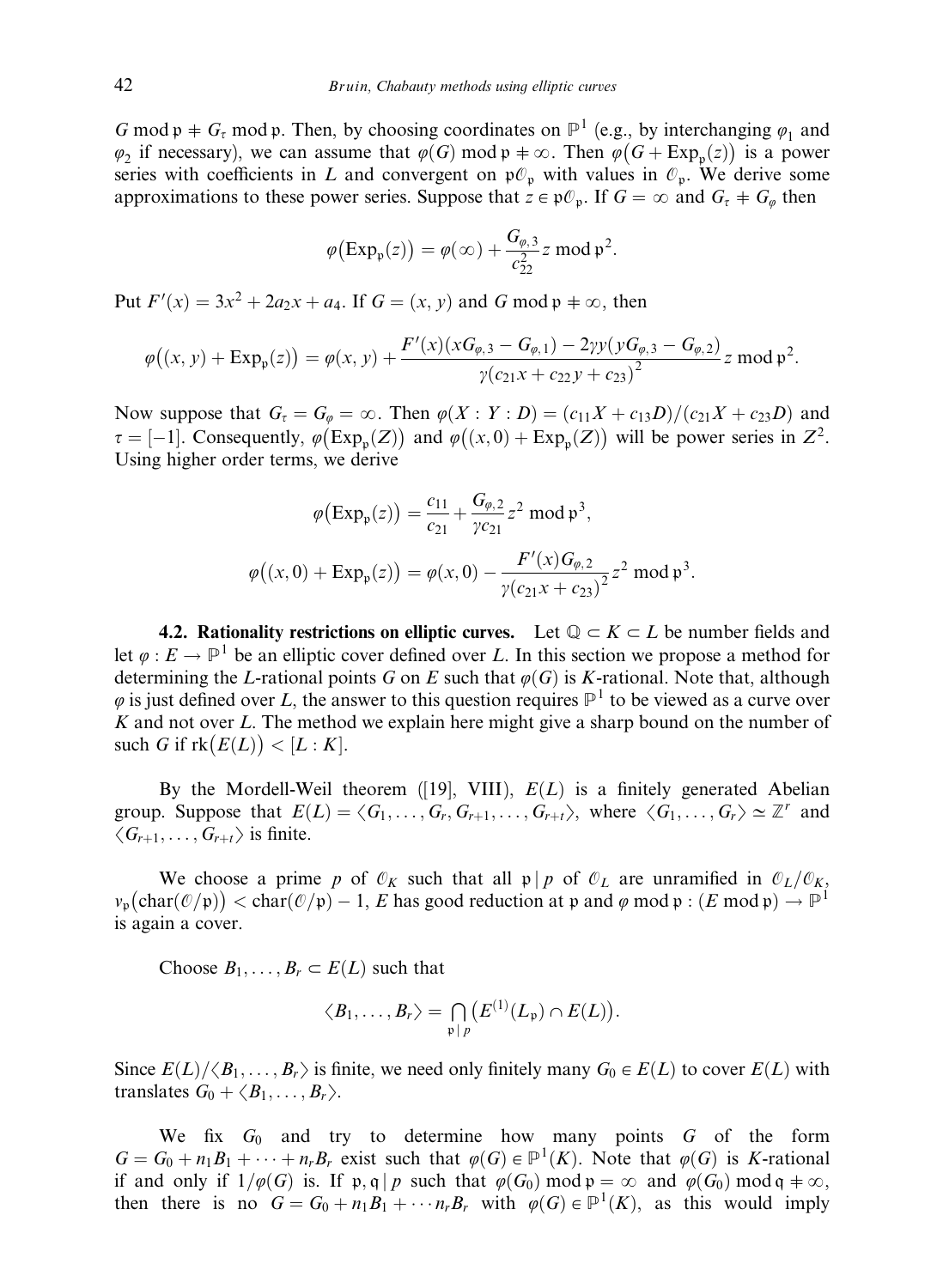$\varphi(G_0)$  mod  $\varphi = \varphi(G_0)$  mod q. Therefore, by changing from  $\varphi$  to  $1/\varphi$  if necessary, which corresponds to a K-rational coordinate transformation on  $\mathbb{P}^1$ , we can assume that  $\varphi(G_0)$  mod  $\mathfrak{p} \neq \infty$  for any  $\mathfrak{p} \mid p$ . Since  $B_1, \ldots, B_r \in E^{(1)}(L_{\mathfrak{p}})$  for all  $\mathfrak{p} \mid p$ , we have

$$
n_1B_1+\cdots+n_rB_r=\mathrm{Exp}_{\mathfrak{p}}(n_1\mathrm{Log}_{\mathfrak{p}}(B_1)+\cdots+n_r\mathrm{Log}_{\mathfrak{p}}(B_r)).
$$

Consequently, we can write

$$
\theta_{\mathfrak{p}}^{G_0}(n_1,\ldots,n_r)=\varphi\big(G_0+\mathrm{Exp}_{\mathfrak{p}}\big(\sum n_i\mathrm{Log}_{\mathfrak{p}}(B_i)\big)\big)\in L[\![n_1,\ldots,n_r]\!],
$$

which is convergent for  $(n_1, \ldots, n_r) \in (\mathcal{O}_p)^r$  and has values in  $\mathcal{O}_p$ . If  $\varphi(G_0 + \sum n_i B_i) \in \mathbb{P}^1(K)$ , then, identifying  $\mathbb{P}^1(L)\setminus\{\infty\}$  with L, we have  $\theta_{\mathfrak{p}}^{G_0}(n_1,\ldots,n_r)\in\mathcal{O}_p\subset\mathcal{O}_p$ . If  $\mathfrak{q}|p$  as well then  $\theta_{\varphi}^{G_0}(n_1,\ldots,n_r) = \theta_{\varphi}^{G_0}(n_1,\ldots,n_r)$ . These requirements can be expressed in power series over K in the following way. Let  $I = [L_p : K_p]$  and let  $1, \alpha, \dots, \alpha^{I-1}$  be an  $\mathcal{O}_p$ -basis of  $\mathcal{O}_p$ . Then there are unique  $\theta_{p,i}^{G_0} \in K_p[\![n_1,\ldots,n_r]\!]$  such that

$$
\theta_{\mathfrak{p}}^{G_0} = \theta_{\mathfrak{p},0}^{G_0} + \alpha \theta_{\mathfrak{p},1}^{G_0} + \cdots + \alpha^{I-1} \theta_{\mathfrak{p},I-1}^{G_0}.
$$

The statement  $\varphi(G_0 + \sum n_i B_i) \in \mathbb{P}^1(K)$  translates into  $\theta_{\mathfrak{p},i}^{G_0}$  and  $\theta_{\mathfrak{p},0}^{G_0} - \theta_{\mathfrak{q},0}^{G_0}$  having a simultaneous zero in  $(n_1, \ldots, n_r)$  for all  $\mathfrak{p}, \mathfrak{q} \mid p$  and  $i \geq 1$ . Taking all these conditions together, this corresponds to some  $\theta^{G_0} \in K_p[[n_1,\ldots,n_r]]^{[L:K]-1}$  vanishing in  $(n_1,\ldots,n_r)$ . If p splits completely (i.e.  $L_p = K_p$  for all  $p/p$ ) then it is particularly easy to compute this power series. Suppose that  $p_1, \ldots, p_m | p$ . Then

$$
\theta^{G_0}(n_1,\ldots,n_r) = \begin{pmatrix} \theta_{\mathfrak{p}_2}^{G_0}(n_1,\ldots,n_r) - \theta_{\mathfrak{p}_1}^{G_0}(n_1,\ldots,n_r) \\ \vdots \\ \theta_{\mathfrak{p}_m}^{G_0}(n_1,\ldots,n_r) - \theta_{\mathfrak{p}_1}^{G_0}(n_1,\ldots,n_r) \end{pmatrix}.
$$

It is often possible to give a bound on the number of zeros that such a power series has if  $r < m$ . The following lemma is an example of the kind of arguments that might apply.

**Lemma 4.1.** Let  $\mathcal{O}_p$  be a complete local ring with maximal ideal  $p$  and

$$
f = (f_1, \ldots, f_m) \in (\mathcal{O}_p[[X_1, \ldots, X_r]])^m,
$$

convergent on  $\mathcal{O}_p^r$ . Write  $X = (X_1, \ldots, X_r)$ . If one of the following conditions holds:

•  $f(X_1, \ldots, X_r) = b + AX \mod p$ , where A is an  $m \times r$  matrix over  $\mathcal{O}_p$  such that A mod  $p$  has rank r,

• 
$$
f_i(0,\ldots,0) = 0
$$
,  $\frac{\partial f_i}{\partial X_j}(0,\ldots,0) = 0$  and  $f_i(X_1,\ldots,X_r) = X^t A_i X \text{ mod } \mathfrak{p}$  for all  $i, j$ ,

where the  $A_1, \ldots, A_m$  are symmetric  $r \times r$  matrices such that the projective variety in  $\mathbb{P}^{r-1}$ described by  $\{X^t(A_i \mod \mathfrak{p})X = 0\}_{i=1,\dots,m}$  has no points over  $\mathcal{O}_{\mathfrak{p}}/\mathfrak{p}$ ,

then f has at most one zero in  $\mathcal{O}_p^r$ .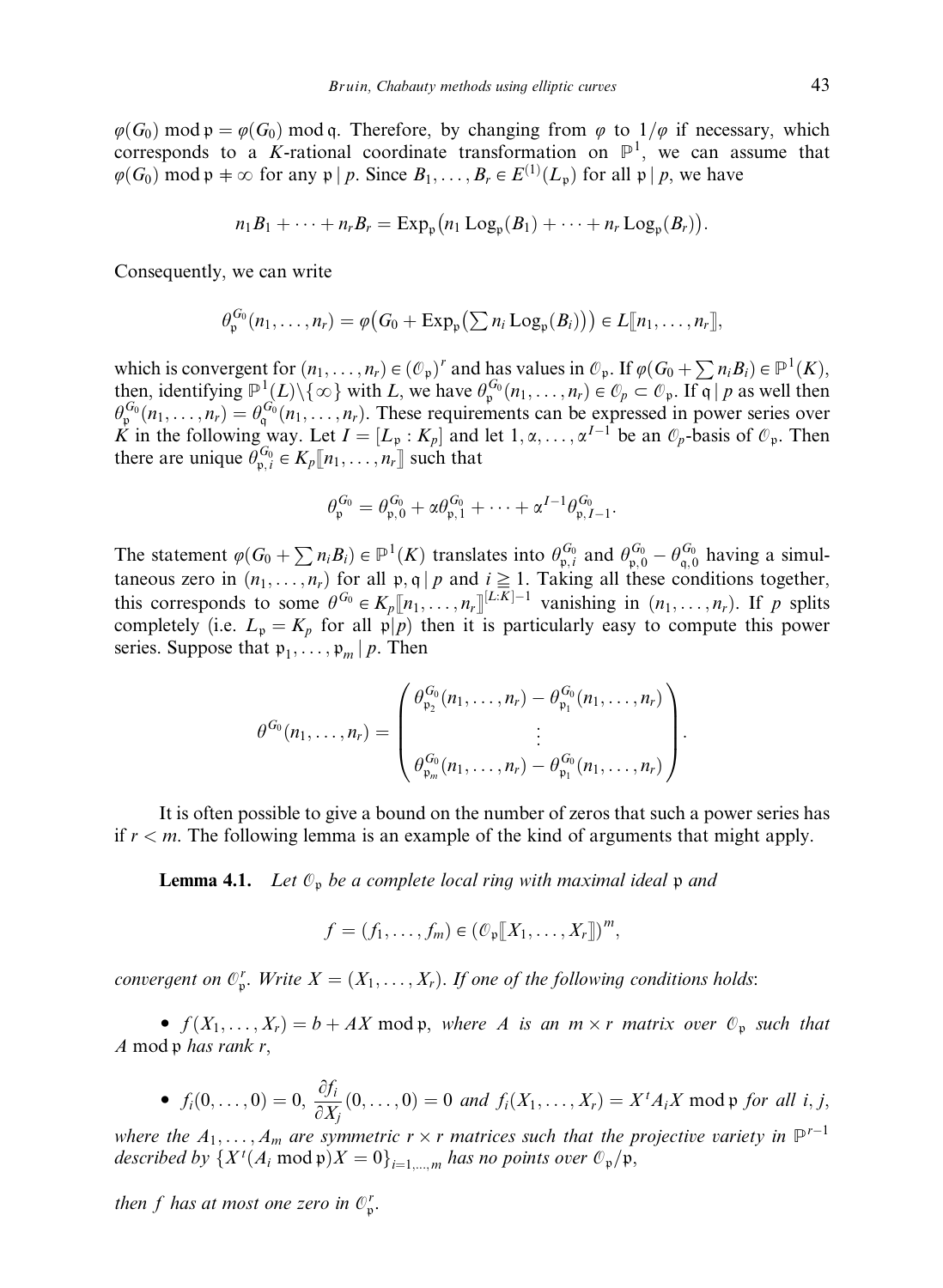*Proof.* Let u be a uniformiser of  $\mathcal{O}_p$ . Consider the first case. Note that  $g(X) = f(X) - b - AX \in (\mathfrak{p} \mathcal{O}_{\mathfrak{p}}[[X_1, \dots, X_r]])^m$ . If  $x \in (\mathcal{O}_{\mathfrak{p}})^r$  and  $f(x) = 0$  then we have that  $Ax = -b$  mod p. By assumption, there is at most one such x mod p. It remains to show that f cannot have two zeros reducing to the same vector mod  $\mathfrak{p}$ . Suppose that there is an  $e \ge 1$  and  $x, y \in (\mathcal{O}_p)'$ ,  $y \ne 0$  mod p, such that  $f(x) = f(x + u^e y) = 0$ . Subtraction yields  $0 = -u^{\varrho}Ay + g(x) - g(x + u^{\varrho}y)$ . By the assumption on the rank of A and  $y \neq 0$  mod p, it follows that  $-u^{\rho}Ay \neq 0$  mod  $p^{\rho+1}$ , but since all coefficients of g are divisible by p, we have that  $g(x) = g(x + u^e y) \text{ mod } \mathfrak{p}^{e+1}$ . It follows that such y, e cannot exist.

For the second case, suppose that there is a  $y \in \mathcal{O}_p^r$  with y mod  $p \neq 0$  and an  $e \geq 0$ such that  $f(u^e y) = 0$ . Then  $0 = f_i(u^e y) = u^{2e} y^t A_i y$  mod  $p^{2e+1}$ . It follows that y reduces to a point on  $\{X^t(A_i \mod p)X = 0\}_{i=1,\dots,m}$ .  $\Box$ 

We apply these ideas to the case where  $deg(\varphi) = 2$ . We adopt the notation from Section 4.1 and we assume that the p | p are good with respect to  $\varphi : E \to \mathbb{P}^1$ . If we stay away from  $G_{\varphi}$  mod p then the formulas given there lead to

$$
\theta_{\mathfrak{p}}^{\infty} = \varphi(\infty) + \frac{G_{\varphi,3}}{c_{22}^2} \sum_{i=1}^r n_i Z(B_i) \bmod \mathfrak{p}^2,
$$
  

$$
\theta_{\mathfrak{p}}^{(x,y)} = \varphi(x,y) + \frac{F'(x)(xG_{\varphi,3} - G_{\varphi,1}) - 2\gamma y(yG_{\varphi,3} - G_{\varphi,2})}{\gamma (c_{21}x + c_{22}y + c_{23})^2} \sum_{i=1}^r n_i Z(B_i) \bmod \mathfrak{p}^2,
$$

which enables us to compute  $\theta^{\infty}$  mod  $p^2$  and  $\theta^{(x,y)}$  mod  $p^2$ . For the case  $G_{\varphi} = G_{\tau} = \infty$  we have

$$
\theta_{\mathfrak{p}}^{\infty} = \frac{c_{11}}{c_{21}} + \frac{G_{\varphi,2}}{\gamma c_{21}} \sum_{i,j=1}^{r} n_i n_j Z(B_i) Z(B_j) \bmod \mathfrak{p}^3,
$$
  

$$
\theta_{\mathfrak{p}}^{(x,0)} = \varphi(x,0) - \frac{F'(x)G_{\varphi,2}}{\gamma (c_{21}x + c_{23})^2} \sum_{i,j=1}^{r} n_i n_j Z(B_i) Z(B_j) \bmod \mathfrak{p}^3,
$$

which enable us to compute  $\theta^{\infty}$  mod  $p^3$  and  $\theta^{(x,0)}$  mod  $p^3$  in these cases. Note that the fact that  $\varphi$  is even in this case, guarantees that only monomials of even degree occur in  $\theta^{\infty}$  and  $\theta^{(x,0)}$ . Furthermore, since  $v_p(Z(B_i)) \ge 1$ , we only need  $Z(B_i) \mod p^2$  to compute any of these approximations. We summarise this information in

$$
Z(B)/u_p = \begin{pmatrix} Z(B_1)/u_p \bmod \mathfrak{p}_1 & \cdots & Z(B_r)/u_p \bmod \mathfrak{p}_1 \\ \vdots & \ddots & \vdots \\ Z(B_1)/u_p \bmod \mathfrak{p}_m & \cdots & Z(B_r)/u_p \bmod \mathfrak{p}_m \end{pmatrix}
$$

where  $u_p$  is some fixed uniformiser for p in K. (Since the  $p_i$  are unramified over p,  $u_p$  is also a uniformiser for  $p_i$  in  $L$ .)

For simplicity, we assumed that we have generators of  $E(L)$ . Note that  $E^{(1)}(L_p)$ is isomorphic to  $p\mathcal{O}_p$  and as such has an  $\mathcal{O}_p$ -module structure. In particular, it is an  $\mathcal{O}_p$ -module. In fact, instead of *generators* of  $E(L)$ , we only need  $E(L)$  mod p and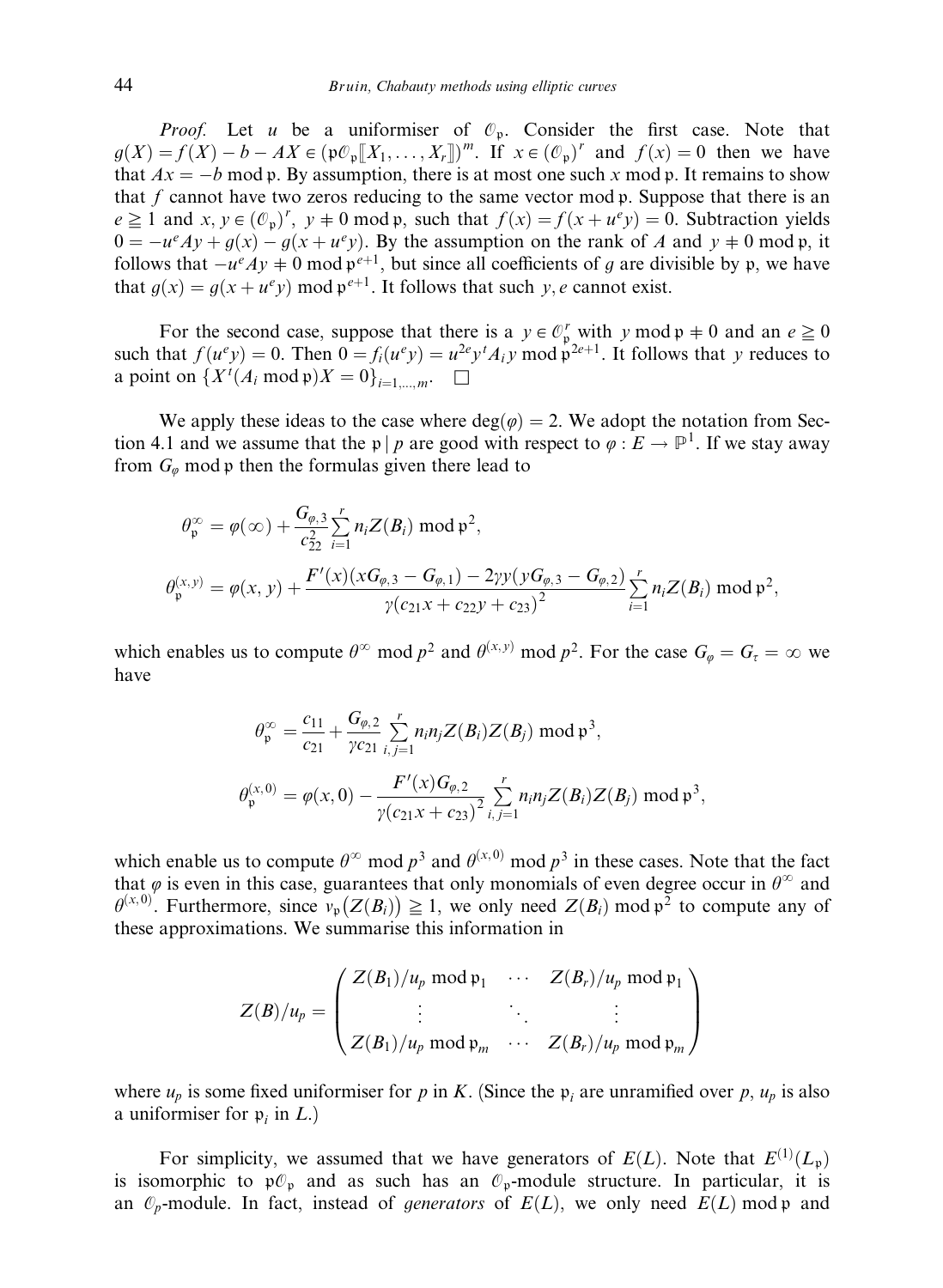a set  $\{B_1,\ldots,B_r\} \subset E(L)$  that generates an  $\mathcal{O}_p$ -module in  $E^{(1)}(L_p)$  containing  $\bigcap (E^{(1)}(L_p) \cap E(L))$ . This means that we only have to prove that

$$
char(\mathcal{O}/p) \nmid \big[\bigcap_{\mathfrak{p} \mid p} \big(E^{(1)}(L_{\mathfrak{p}}) \cap E(L)\big) : \langle B_1, \ldots, B_r \rangle \big],
$$

which is much easier to establish. The following lemma is a useful tool.

**Lemma 4.2.** Let E be an elliptic curve over a number field L and let  $p > 2$  be a rational prime, unramified in  $\mathbb{O}_L/\mathbb{Z}$ . Suppose that  $\mathfrak{p}_1, \ldots, \mathfrak{p}_m$  are the primes of  $\mathbb{O}_L$  above p and that for  $i = 1, \ldots, m$ , we have that E has good reduction at  $\mathfrak{p}_i | p$  and that  $\#(E \mod \mathfrak{p}_i)(\mathcal{O}/\mathfrak{p}_i)$  is prime to p for  $i = 1, \ldots, m$ . Let  $B_1, \ldots, B_r \in E(L)$  with  $B_i = 0 \mod \mathfrak{p}_i$ such that  $\langle B_1,\ldots,B_r\rangle$  in  $E(L)$  is of finite index divisible by p, then there are  $n_1,\ldots,n_r\in\mathbb{Z}_p$ with  $(n_1, \ldots, n_r) \neq (0, \ldots, 0) \mod p$  such that  $n_1 Z(B_1) + \cdots + n_r Z(B_r) = 0 \mod p_i^2$  for  $i = 1, \ldots, m$ .

*Proof.* The conditions in the lemma imply that there exists a  $G \in E(L)$ and  $n_1, \ldots, n_r \in \mathbb{Z}$ , not all divisible by p, such that  $n_1B_1 + \cdots + n_rB_r = pG$ . Let  $i \in \{1, \ldots, m\}$ . Note that  $pG \in E(L) \cap E^{(1)}(L_{\mathfrak{p}_i})$ . Since the reduction group has order prime to p, we have that  $G = 0 \mod p_i$ . By the good reduction properties, we have  $n_1 \text{Log}_{p_i}(B_1) + \cdots + n_r \text{Log}_{p_i}(B_r) = p \text{Log}_{p_i}(G)$ . The statement follows by observing that  $Z = \text{Log}_{\mathfrak{p}_i} \text{ mod } \mathfrak{p}_i^2$  and that  $Z(E^{(1)}(L_{\mathfrak{p}_i})) = 0 \text{ mod } \mathfrak{p}_i$ .

We assumed that we used the information at all primes of  $L$  above  $p$ . The argument might already work if we just use the information at  $\mathfrak{p}_1, \ldots, \mathfrak{p}_m \mid p$  with  $\sum_{m=1}^m$  $[L_{\mathfrak{p}} : K_{p}] > r.$ Then, it is sufficient to take  $B_1, \ldots, B_r$  to generate a subgroup of  $\bigcap^m$  $i=1$  $(E^{(1)}(L_{\mathfrak{p}_i}) \cap E(L))$  of index prime to char $(\mathcal{O}/p)$ .

By bounding the number of zeroes of  $\theta^{G_0}$ , for instance, by using Lemma 4.1, we obtain a bound on the number of  $G \in E(L)$  with a K-rational image under  $\varphi$ , with G and  $G_0$  reducing to the same point modulo  $\mathfrak{p}_1, \ldots, \mathfrak{p}_m$ . This yields the following lemma.

**Lemma 4.3.** Let  $K, L, p, \mathfrak{p}_1, \ldots, \mathfrak{p}_m$  and  $\varphi : E \to \mathbb{P}^1$  be defined as above. Let  $G \in E(L)$ .

• If  $\theta^G \bmod p \neq 0$ , then  $\varphi(G) \bmod p$  is not hit by  $\varphi(E(L)) \cap \mathbb{P}^1(K)$ .

• If  $\varphi(G) \in \mathbb{P}^1(K)$  and  $\theta^G/p$  satisfies the first condition in Lemma 4.1, then G and  $\tau_{\varphi}(G)$  are the only  $G' \in E(L)$  such that  $\varphi(G') \in \mathbb{P}^1(K)$  and  $\varphi(G) \mod p = \varphi(G') \mod p$ .

• If  $G = G_{\varphi} = G_{\tau} = (0:1:0)$  and  $\theta^G/p^2$  satisfies the second condition in Lemma 4.1, then G is the only  $G' \in E(L)$  such that  $\varphi(G') \in \mathbb{P}^1(K)$  and  $\varphi(G) \mod p = \varphi(G') \mod p$ .

# 5. Sketch of proof of Theorems 1.1, 1.2 and 1.3

In Section 3.5, we have reduced the problem of finding the primitive solutions to  $x^2 \pm y^4 = z^5$  and  $x^8 + y^3 = z^2$  to determining the sets  $\varphi_i(\mathscr{E}_i(L)) \cap \mathbb{P}^1(\mathbb{Q})$  for the covers  $\varphi_i : \mathscr{E}_i \to \mathbb{P}^1$  given in Table 1. Here we use the method introduced in Section 4.2 to accomplish this.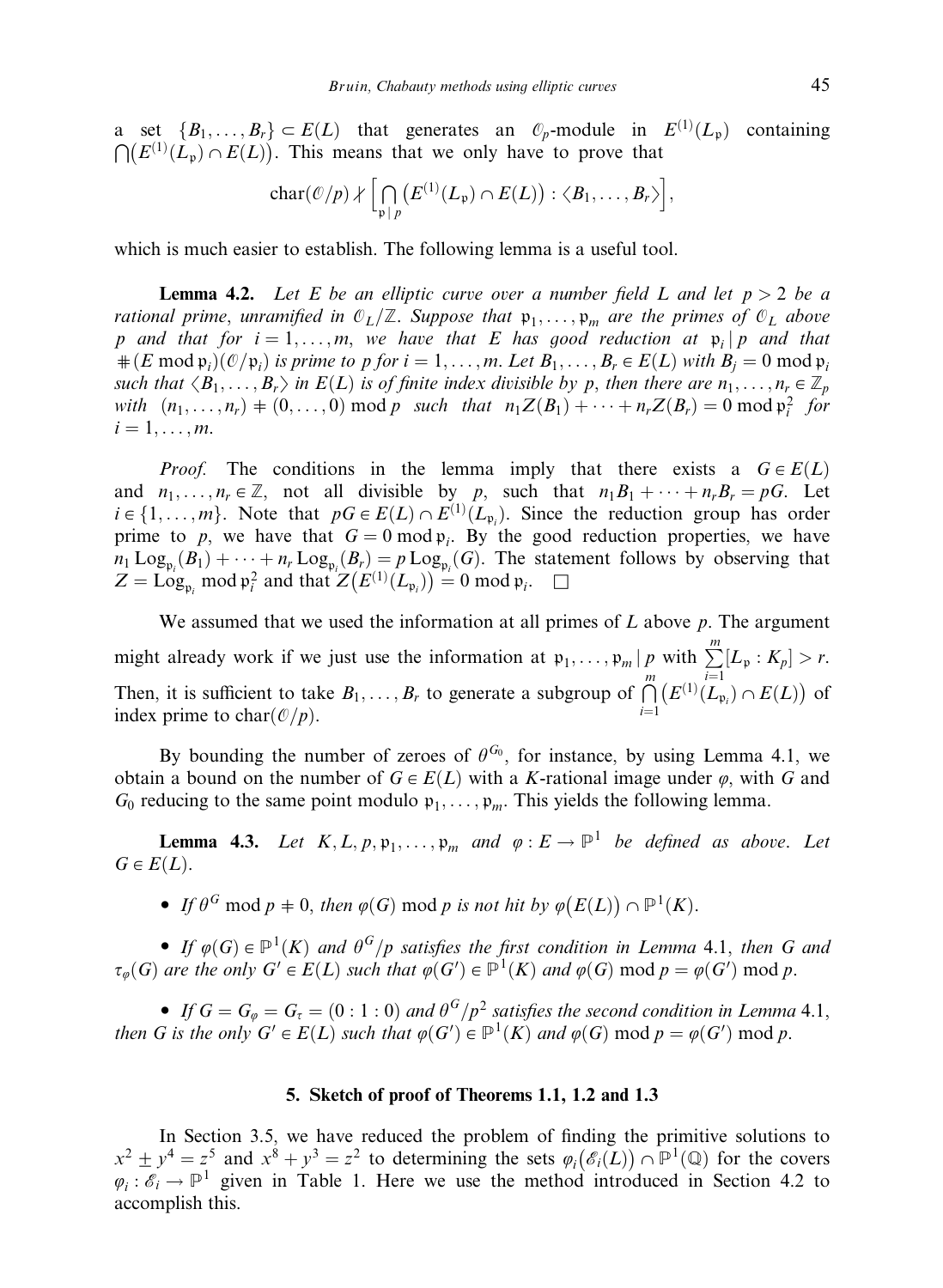**Proposition 5.1.** For each of the curves  $\mathscr{E}_i$  in Table 1 we have

| $i \mid \varphi_i(\mathscr{E}_i(L)) \cap \mathbb{P}^1(\mathbb{Q}) \quad i \mid \varphi_i(\mathscr{E}_i(L)) \cap \mathbb{P}^1(\mathbb{Q})$ |                                                                             |
|-------------------------------------------------------------------------------------------------------------------------------------------|-----------------------------------------------------------------------------|
| $1   \{ \infty \}$                                                                                                                        |                                                                             |
| $2   \{0\}$                                                                                                                               | $\begin{array}{c c} 7 & \{1, 1/3, 3\} \\ 8 & \{0, -2, \infty\} \end{array}$ |
| $\{0\}$                                                                                                                                   | $\{\infty\}$                                                                |
| $4   {0}$                                                                                                                                 | $10\,$   $\{0,1,\infty\}$                                                   |
| $5 \quad \{\infty\}$                                                                                                                      | 11 $\{1/2, \infty\}$<br>12 $\{\infty, 9/2\}$                                |
| $6   \{1, -1\}$                                                                                                                           |                                                                             |

*Proof.* We apply the method proposed in Section 4.2 to each of the curves individually. We work with the twisted Weierstrass models  $E_i$  from Table 4 instead of the models  $\mathscr{E}_i$ . The map  $X : \mathscr{E}_i \to \mathbb{P}^1$  corresponds to  $\varphi_i : E_i \to \mathbb{P}^1$ . Note that the map  $(X, Y, \beta) \to (-X, Y, -\beta)$  gives a map between the covers  $\varphi_4 : \mathscr{E}_4 \to \mathbb{P}^1$  and  $\varphi_3 : \mathscr{E}_3 \to \mathbb{P}^1$ . Consequently, the statement on  $\mathcal{E}_4$  follows from the one on  $\mathcal{E}_3$ . The method is almost automatic, so we only give the argument for  $E_7$ , which illustrates the different facets of the method nicely. The arguments for the other curves are similar. Many of the computational steps cannot be reproduced here on paper. Instead, a program is available that does the computations for you. It is written for KASH 2.0 (see [10]) and is available via [5] from the preprint server of the Mathematical Institute of Leiden University or through the author's homepage.

We put  $K = \mathbb{Q}, L = \mathbb{Q}(\zeta), E = E_7$  and  $\varphi = \varphi_7$ . Consider the points

$$
G_1 = (1 - 3\zeta^2 + 3\zeta^3, 1 + 3\zeta - 2\zeta^2 + \zeta^3),
$$
  
\n
$$
G_2 = (1 - 1\zeta^2 + \zeta^3, \zeta^3),
$$
  
\n
$$
G_3 = (2 - \zeta^2 + \zeta^3, 0),
$$
  
\n
$$
G_4 = (0, 0).
$$

From a 2-isogeny descent, it follows that  $\langle G_1, \ldots, G_4 \rangle \subset E(L)$  is a subgroup of odd index. One would expect that  $G_1, \ldots, G_4$  in fact generate  $E(L)$ , but we don't need to prove that. As we will see, it is sufficient to show that the index is coprime to  $2 \cdot 31$ .

We choose  $p = 31$  and we consider the four primes  $p_1, \ldots, p_4$  above 31 characterised by

$$
\zeta \mod \mathfrak{p}_1 = 15
$$
,  $\zeta \mod \mathfrak{p}_3 = 27$ ,  
 $\zeta \mod \mathfrak{p}_2 = 23$ ,  $\zeta \mod \mathfrak{p}_4 = 29$ .

Since  $\#(E \mod p_i)(\mathcal{O}/p_i) = 32$ , we see that  $[E(L) \mod p_i : \langle G_1, \ldots, G_4 \rangle \mod p_i]$ is a power of 2. We know that  $|E(L):\langle G_1,\ldots,G_4\rangle|$  is odd, so we have  $E(L) \mod \mathfrak{p}_i = \langle G_1, \ldots, G_4 \rangle \mod \mathfrak{p}_i.$ 

It is straightforward to compute that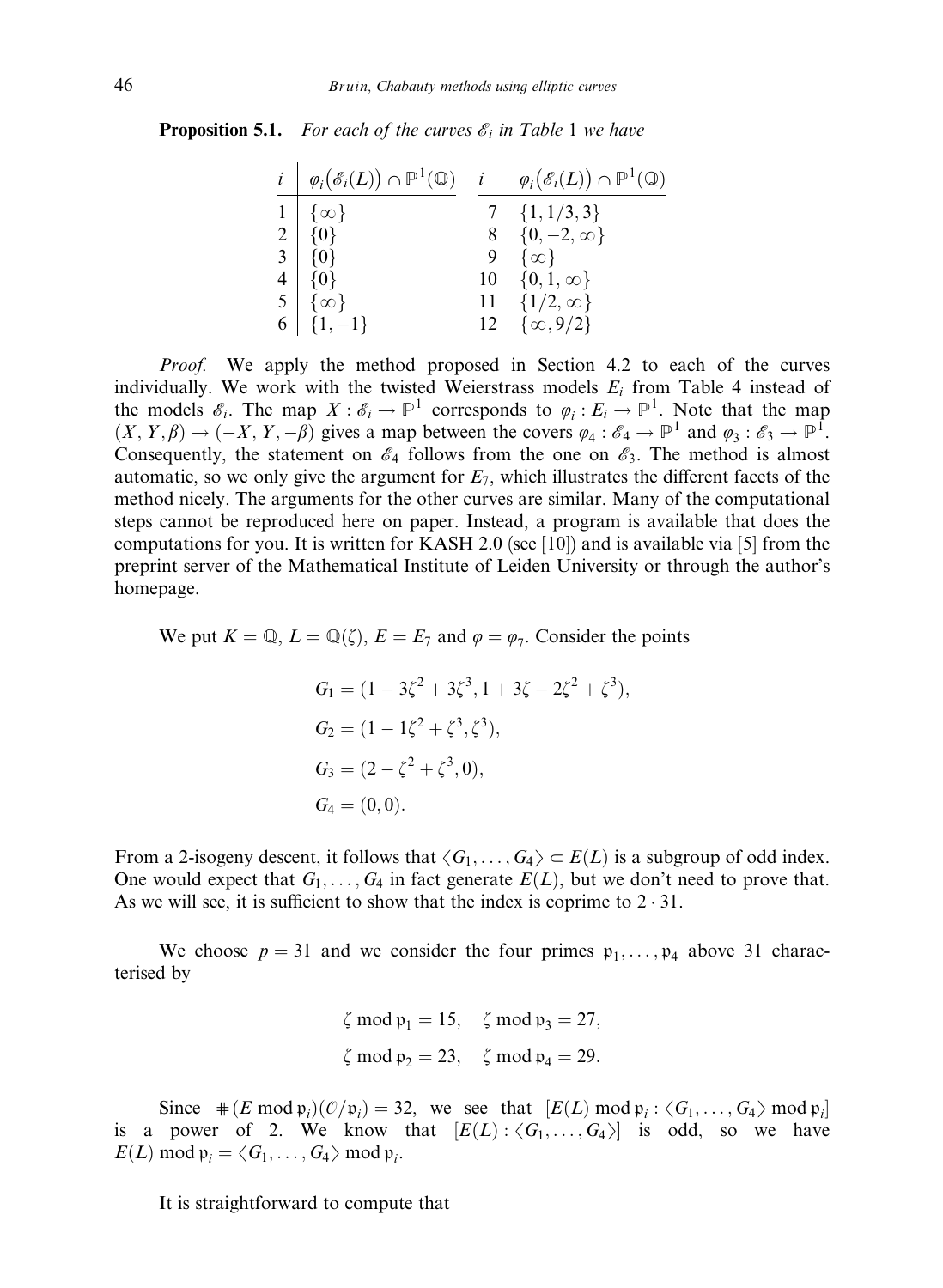$$
\langle G_1, \dots, G_4 \rangle \cap E^{(1)}(L_{\mathfrak{p}_i}) = \langle 2G_1 + G_2 + G_4, 4G_2 + G_4 \rangle,
$$
  

$$
\langle 2G_1 + 3G_2 + G_4, 4G_2 + G_1 + G_2 \rangle,
$$
  

$$
\langle 2G_1 + G_2 + G_3, 4G_2 + G_3 + G_4 \rangle,
$$
  

$$
\langle 2G_1 + 3G_2, 4G_2 + G_4 \rangle \text{ for } i = 1, 2, 3, 4
$$

respectively. Consequently,  $B_1 = 8G_1 + 4G_2$ ,  $B_2 = 8G_2$  generate the intersection of the kernels of reduction.

In order to determine  $\varphi(E(L)) \cap \mathbb{P}^1(\mathbb{Q})$ , we first look at the reduction mod 31. If  $P \in \varphi(E(L)) \cap \mathbb{P}^1(\mathbb{Q})$ , then certainly P mod 31  $\in \varphi(E(L))$  mod  $\mathfrak{p}_i$ . The latter is something we can compute explicitly. We find

$$
\varphi(E(L)) \mod \mathfrak{p}_1 = \{0, 1, 2, 3, 4, 8, 9, 13, 15, 16, 17, 21, 24, 25, 26, 27, 29, \infty\},
$$
  
\n
$$
\varphi(E(L)) \mod \mathfrak{p}_2 = \{1, 2, 3, 4, 5, 6, 7, 9, 10, 11, 14, 15, 16, 18, 19, 21, 25, 27\},
$$
  
\n
$$
\varphi(E(L)) \mod \mathfrak{p}_3 = \{1, 2, 3, 5, 7, 8, 9, 16, 17, 18, 19, 20, 21, 23, 25, 26, 28, 29\},
$$
  
\n
$$
\varphi(E(L)) \mod \mathfrak{p}_4 = \{0, 1, 2, 3, 4, 5, 6, 7, 8, 11, 12, 15, 16, 21, 22, 23, 29, \infty\}.
$$

It follows that  $\varphi(E(L)) \cap \mathbb{P}^1(\mathbb{Q})$  mod  $31 \subset \{1, 2, 3, 16, 21\}$ . Upon closer inspection, we see that if  $G \in E(L)$  and  $\varphi(G) \mod \mathfrak{p}_1 = 2$ , then  $G \in \{G_3\} + E^{(1)}(L_{\mathfrak{p}_1})$ . Similarly, for  $\varphi(G) \mod \mathfrak{p}_4 = 2$ , we get  $G \in \{2G_2, 2G_2 + G_4\} + E^{(1)}(L_{\mathfrak{p}_4})$ . But then we have that  $2G_2 - G_3$ or  $2G_2 + G_4 - G_3$  is in  $E^{(1)}(L_{\mathfrak{p}_1}) \cap E^{(1)}(L_{\mathfrak{p}_4}) = \langle 2G_1 + G_2, G_2, G_4 \rangle$ . This is clearly not the case. A similar argument rules out 16. Thus we see that

$$
\varphi(E(L) \cap \mathbb{P}^1(\mathbb{Q})) \text{ mod } 31 \subset \{1, 3, 1/3\}.
$$

We know that equality holds, since  $G = 0$ ,  $G_1 - G_2 + G_4$ ,  $G_1 + G_2 + G_4$  realise these values.

It remains to show that these are the only points (apart from the points  $G<sub>\tau</sub> - G$ ) with rational image under  $\varphi$ . We can do so by applying Lemma 4.3. If  $\varphi(G) \in \mathbb{P}^1(\mathbb{Q})$ , we know that  $G \in G_0 + \bigcap E^{(1)}(L_{\mathfrak{p}_i}) \cap E(L)$ , for  $G_0$  or  $G_\tau - G_0$  a member of  $\{0, G_1 - G_2 + G_4, G_1 + G_2 + G_4\}$ . We would expect  $\langle B_1, B_2 \rangle$  to be the intersection of the kernels of reduction, but we only need that

$$
\langle B_1, B_2 \rangle \otimes \mathbb{Z}_{31} = \left( \bigcap_i E^{(1)}(L_{\mathfrak{p}_i}) \cap E(L) \right) \otimes \mathbb{Z}_{31}.
$$

We compute  $Z(B_1)$ ,  $Z(B_2)$  mod  $\mathfrak{p}_i^2$ . We do that either by performing the group addition with exact precision and then reduce mod  $\mathfrak{p}_i^2$  or (more efficiently), do the group operations with finite  $p_i$ -adic precision. Either way, we find the values

$$
\begin{pmatrix}\nZ(B_1)/31 \mod \mathfrak{p}_1 & Z(B_2)/31 \mod \mathfrak{p}_1 \\
Z(B_1)/31 \mod \mathfrak{p}_2 & Z(B_2)/31 \mod \mathfrak{p}_2 \\
Z(B_1)/31 \mod \mathfrak{p}_3 & Z(B_2)/31 \mod \mathfrak{p}_3 \\
Z(B_1)/31 \mod \mathfrak{p}_4 & Z(B_2)/31 \mod \mathfrak{p}_4\n\end{pmatrix} = \begin{pmatrix}\n21 & 8 \\
2 & 2 \\
0 & 15 \\
22 & 27\n\end{pmatrix}.
$$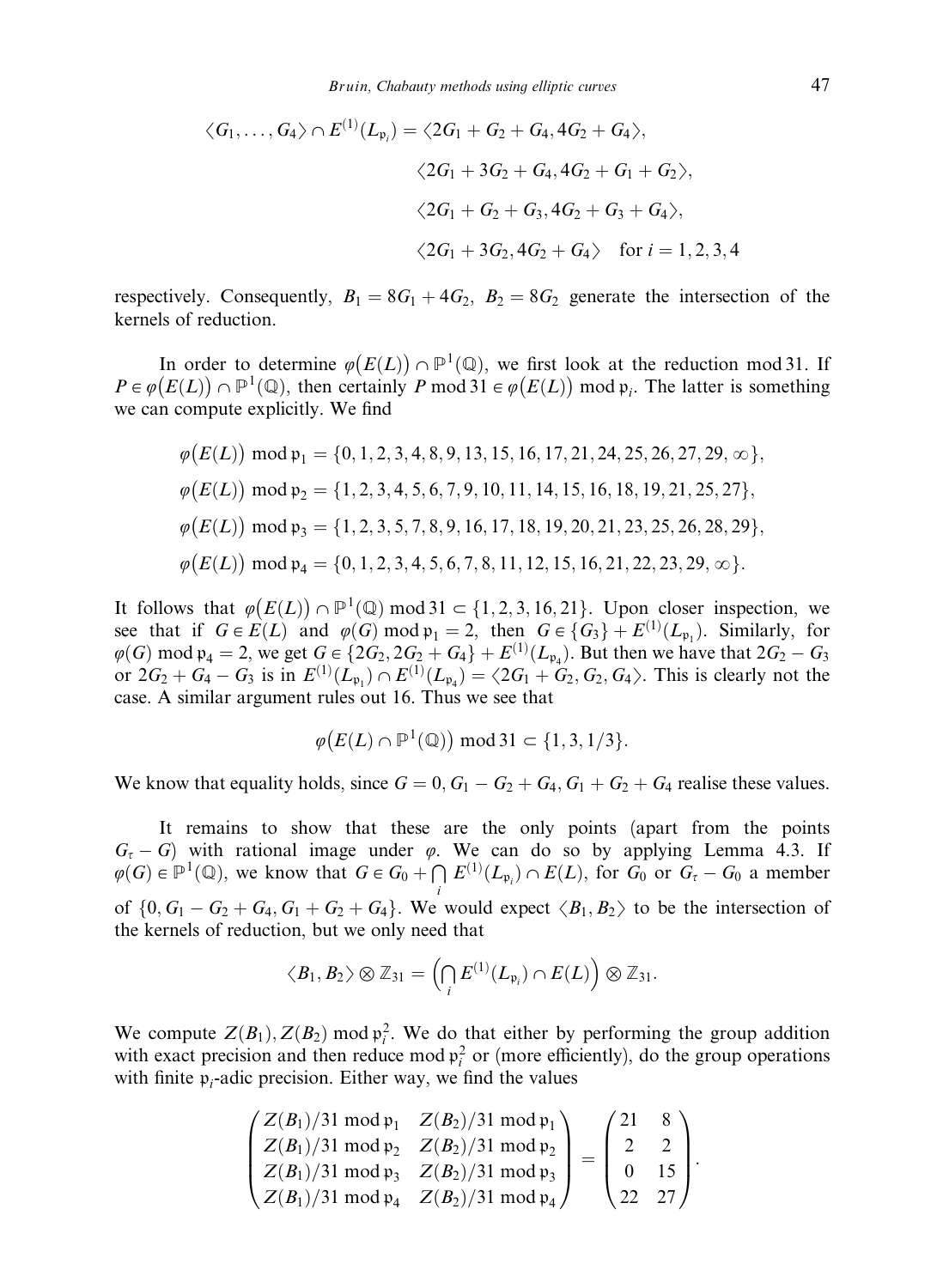By applying Lemma 4.2 to these, we get that  $\langle G_1, \ldots, G_4 \rangle$  has index prime to 31 in  $E(L)$ . This implies  $B_1, B_2$  indeed generate the intersections of the kernels of reduction as  $\mathbb{Z}_{31}$ modules.

Using these values we can compute approximations to  $\theta^{G_0}(n_1,n_2)$ , as described in Section 4.2. It is easily checked that in each case, one of the criteria in Lemma 4.3 applies. We conclude that  $a \in \varphi(E(L)) \cap \mathbb{P}^1(\mathbb{Q})$  with a mod  $31 \in \{1, 3, 21\}$  are  $a = 1, 3, 1/3$ .

*Proof of Theorem* 1.1. Consider  $x^2 + y^4 = z^5$ . Lemma 3.4 together with Lemma 3.6 show that the curves  $\mathscr{E}_1, \ldots, \mathscr{E}_4$  from Table 1 parametrise the primitive solutions and in what way the parameter values  $s/t$  can be recovered from the points  $P \in \mathscr{E}_i(L)$  with  $\varphi_i(P) \in \mathbb{P}_1(\mathbb{Q})$ . Proposition 5.1 gives those points. We see all points must have  $s/t = 0, \infty$ , so we have that either  $s = 0$  or  $t = 0$  which leads to  $y = 0$  or  $x = 0$ .

*Proof of Theorem* 1.2. Consider  $x^2 - y^4 = z^5$ . Lemmas 3.5, 3.7 and 3.8 show that  $\mathscr{E}_5, \ldots, \mathscr{E}_9$  determine all possible solutions. Proposition 5.1 gives the possible candidates and the values of  $s/t$  belonging to them. The values  $s/t = \infty, 1, -1$  in Lemma 3.7 lead to solutions with  $z = 0$ ,  $y = 0$  or  $x = 0$ . The values  $s/t = 3$ ,  $1/3$  lead to  $x = \pm 122$ ,  $y = \pm 11$ ,  $z = 3$ .

The points on  $\mathcal{E}_8(L)$  lead to  $s/t = 1, \infty, -2$ . These correspond to  $(x, y, z) = (0, +1, -1)$ and  $(\pm 16, \pm 4, 0)$ . While  $(-2, 2(\alpha - \alpha^2 - \alpha^3))$  is a genuine point on  $\mathscr{E}_8(L)$ , we have that  $\lambda(2+\alpha^3)$  is not a square in L for any  $\lambda \in \mathbb{Q}^*$ . We therefore see that no rational s, t with  $s/t = -2$  exist that satisfy Lemma 3.8. The point on  $\mathcal{E}_9(L)$  leads to  $(x, y, z) = (\pm 7, \pm 3, -2).$ 

*Proof of Theorem* 1.3. Lemma 3.10 shows that the primitive solutions to  $x^8 + y^3 = z^2$ can be obtained from rational points on the curves  $\mathcal{C}_i$  in Table 3. For most curves, we already determined the rational points. Lemma 3.14 establishes that the rational points on  $\mathcal{C}_5$ ,  $\mathcal{C}_7$  and  $\mathcal{C}_9$  can be obtained from  $\mathcal{E}_{10}$ ,  $\mathcal{E}_{11}$  and  $\mathcal{E}_{12}$ . Proposition 5.1 gives the necessary information to do that.

We now complete our proof by checking to which solutions the rational points on  $\mathscr{C}_1,\ldots,\mathscr{C}_{10}$  correspond. Since at least one of the forms for  $x, y, z$  in Lemma 3.9, corresponding to  $\mathcal{C}_1, \ldots, \mathcal{C}_6$ , is divisible by s and t, points with  $X = 0$ ,  $\infty$  correspond to solutions with  $xyz = 0$ . This only leaves  $(1, \pm 3)$  on  $\mathcal{C}_5$ . The corresponding solutions are  $(x, y, z) = (\pm 3, 2^3 \cdot 3^2 \cdot 5, \pm 3^3 \cdot 11 \cdot 23)$ . Being a remarkable relation in itself, it does not satisfy the condition that  $(x, y, z) = 1$ . Furthermore, it cannot be transformed into such a solution using a weighted multiplication  $(x, y, z) \mapsto (\lambda^3 x, \lambda^8 y, \lambda^{12} z)$  either.

On  $\mathcal{C}_7$ , the points  $\infty^{\pm}$  correspond to  $(\pm 1, 2, \pm 3)$  and the points  $(1/2, \pm 15/8)$  correspond (after clearing denominators) to  $(+3 \cdot 5, 2 \cdot 3^2 \cdot 29 \cdot 37, +3^3 \cdot 99431)$ . On  $\mathcal{C}_9$ ,  $\infty^{\pm}$ correspond to  $(\pm 3, -2 \cdot 3^2, \pm 3^3)$  and  $(9/2, \pm 387/8)$  (after clearing denominators) to  $(+43.2 \cdot 3 \cdot 7 \cdot 29 \cdot 79, +109 \cdot 275623)$ . We conclude that the list stated in the theorem is complete.  $\square$ 

### **References**

<sup>[1]</sup> E. Arbarello, M. Cornalba, P. A. Griffiths, and J. Harris, Geometry of algebraic curves, Vol. I, Springer-Verlag, New York 1985.